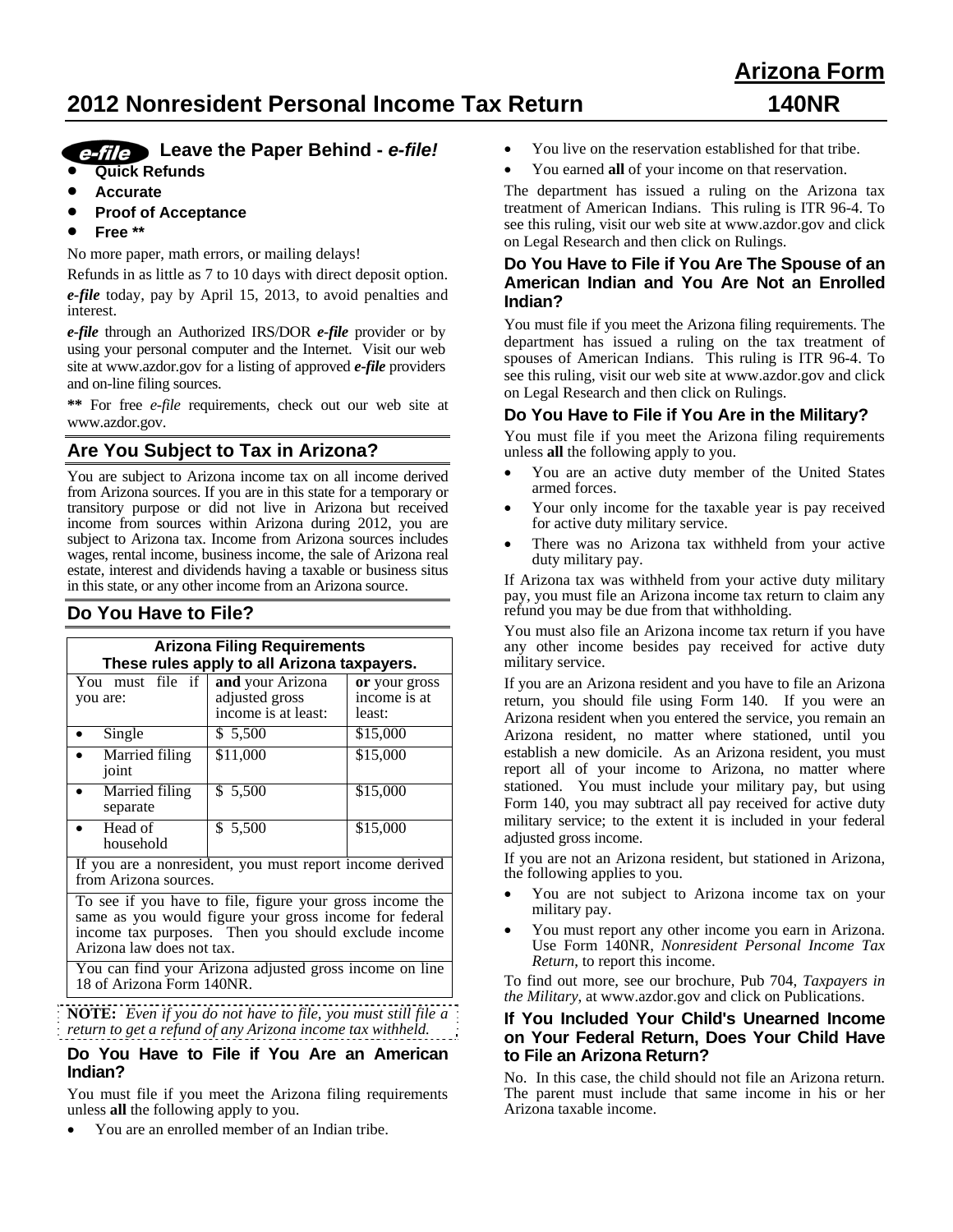# **Residency Status**

If you are not sure if you are an Arizona resident for state income tax purposes, we may be able to help.

The department has issued a procedure on determining residency status. This procedure is ITP 92-1. To see this procedure, visit our web site at www.azdor.gov and click on Legal Research and then click on Procedures.

## **Residents**

You are a resident of Arizona if your domicile is in Arizona. Domicile is the place where you have your permanent home. It is where you intend to return if you are living or working temporarily in another state or country. If you leave Arizona for a temporary period, you are still an Arizona resident while gone. A resident is subject to tax on all income no matter where the resident earns the income.

If you are a full year resident, you must file Form 140, Form 140A, or Form 140EZ.

# **Part-Year Residents**

If you are a part-year resident, you must file Form 140PY, *Part-Year Resident Personal Income Tax Return*.

You are a part-year resident if you did either of the following during 2012.

- You moved into Arizona with the intent of becoming a resident.
- You moved out of Arizona with the intent of giving up your Arizona residency.

# **Nonresidents**

If you are a nonresident, you must file Form 140NR, *Nonresident Personal Income Tax Return.*

# **What if a Taxpayer Died?**

If a taxpayer died before filing a return for 2012, the taxpayer's spouse or personal representative may have to file and sign a return for that taxpayer. A personal representative can be an executor, administrator, or anyone who is in charge of the deceased taxpayer's property.

If the deceased taxpayer did not have to file a return but had tax withheld, a return must be filed to get a refund.

The person who files the return should use the form the taxpayer would have used. **If the department mailed the taxpayer a booklet, do not use the label.** The person who files the return should print the word "deceased" after the decedent's name in the address section of the form. Also, enter the date of death after the decedent's name.

If your spouse died in 2012 and you did not remarry in 2012, or if your spouse died in 2013 before filing a return for 2012, you may file a joint return. If your spouse died in 2012, the joint return should show your spouse's 2012 income before death and your income for all of 2012. If your spouse died in 2013, before filing the 2012 return, the joint return should show all of your income and all of your spouse's income for 2012. Print "Filing as surviving spouse" in the area where you sign the return. If someone else is the personal representative, he or she must also sign the return.

# **Are any Other Returns Required?**

You may also have to file a fiduciary income tax return (Form 141AZ). For details about filing a fiduciary income tax return, call the department at (602) 255-3381.

# **Claiming a Refund for a Deceased Taxpayer**

If you are claiming a refund for a deceased taxpayer, you **must** complete Form 131, *Claim for Refund on Behalf of Deceased Taxpayer*. Attach this form to the **front** of the return.

# **What Are the Filing Dates and Penalties?**

## **When Should You File?**

Your 2012 calendar year tax return is due no later than midnight, April 15, 2013. File your return as soon as you can after January 1, but no later than April 15, 2013.

If you are a fiscal year filer, your return is due on the 15th day of the fourth month following the close of your fiscal year.

## **What if You Cannot File on Time?**

You may request an extension if you know you will not be able to file on time.

**NOTE:** *An extension does not extend the time to pay your income tax. For details, see the instructions for Arizona Form 204.* 

## **To get a filing extension, you can either:**

- 1. Apply for a state extension (Form 204). To apply for a state extension, file Arizona Form 204 by April 15. See Form 204 for details. You do not have to attach a copy of the extension to your return when you file, but make sure that you check box **82F** on page 1 of the return. If you must make a payment, use Arizona Form 204*,* or visit www.aztaxes.gov to make an electronic payment.
- 2. You may use your federal extension (federal Form 4868). File your Arizona return by the same due date. You do not have to attach a copy of your federal extension to your return, but make sure that you check box **82F** on page 1 of the return.

#### **When Should You File if You Are a Nonresident Alien?**

The due date for your Arizona return is not the same as the due date for your federal return. Your Arizona return is due by April 15 even though your federal return is due on June 15. If you want to file your Arizona return after April 15, you must ask for a filing extension. You must file this request by April 15. Arizona will allow up to a 6-month extension. This will allow you to file your return by October 15, 2013. See Form 204 for extension filing details.

If you have a federal 6-month extension, you can file your Arizona return under that extension. If you file using your federal extension, Arizona will also allow you an extra 6 months. Because we will allow only 6 months, the due date for your Arizona return is not the same as the due date for your federal return. In this case, your Arizona return will be due by October 15 even though your federal return will not be due until December 15. If you file your 2012 Arizona calendar year return after October 15, 2013, your return will be late.

If you are a fiscal year filer, your return is due on the 15th day of the fourth month following the close of your fiscal year.

# **What if You File or Pay Late?**

If you file or pay late, we will charge you interest and penalties on the amount you owe. If the U.S. Post Office postmarks your 2012 calendar year return by April 15, 2013, your return will not be late.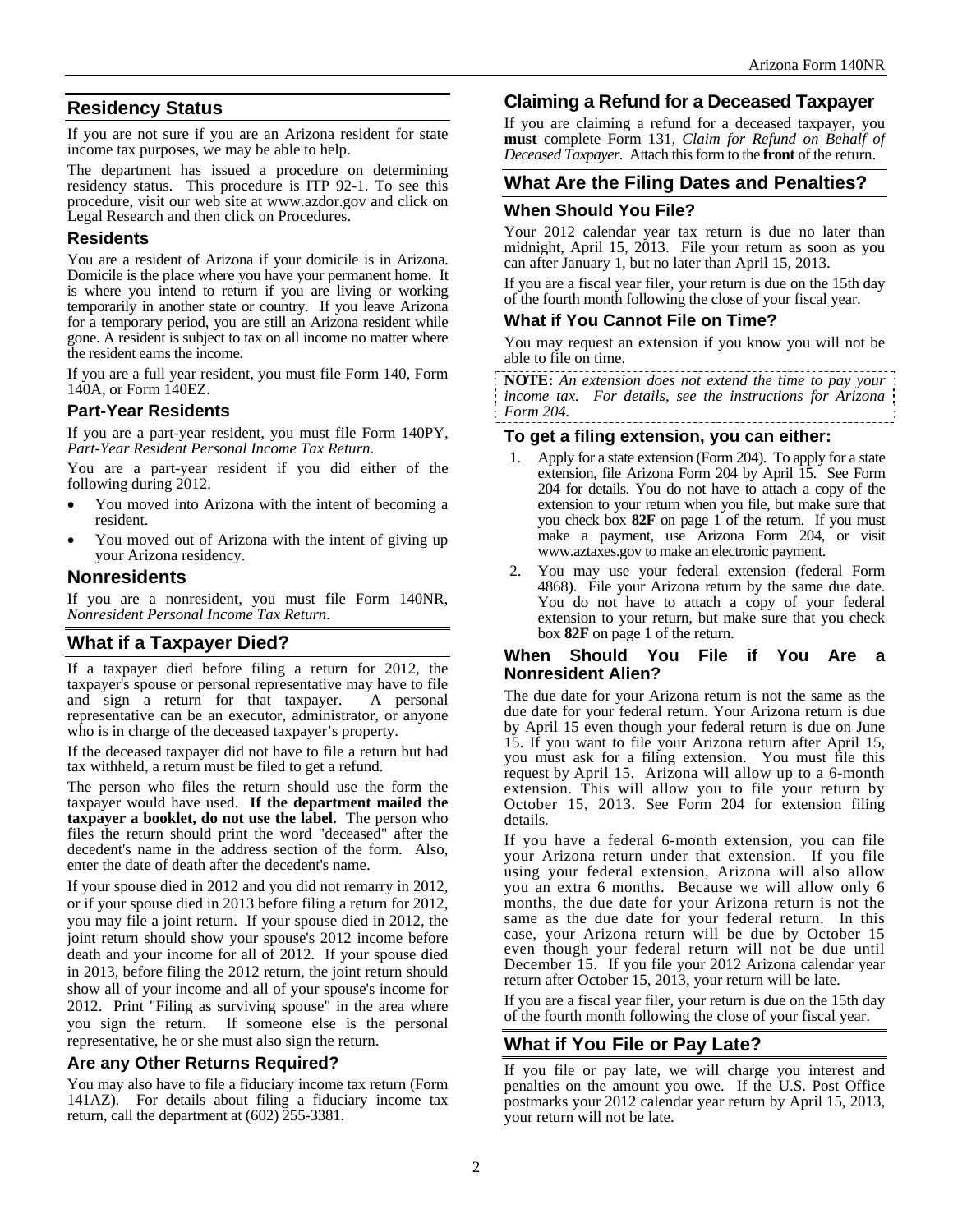You may also use certain private delivery services designated by the IRS to meet the "timely mailing as timely filed" rule.

# **Late Filing Penalty**

If you file late, we will charge you a late filing penalty. This penalty is 4½% (.045) of the tax required to be shown on the return for each month or fraction of a month the return is late. This penalty cannot exceed 25% (.25) of the tax found to be remaining due.

## **Late Payment Penalty**

If you pay your tax late, we will charge you a late payment penalty. This penalty is  $\frac{1}{2}$  of 1% (.005) of the amount shown as tax for each month or fraction of a month for which the failure continues. We charge this penalty from the original due date of the return until the date you pay the tax. This penalty cannot exceed a total of  $10\%$   $(.10)$  of the unpaid tax.

## **Extension Underpayment Penalty**

If you file your return under an extension, you must pay 90% of the tax shown on your return by the return's original due date. If you do not pay this amount, we will charge you a penalty. This penalty is ½ of 1% (.005) of the tax not paid for each 30-day period or fraction of a 30-day period. We charge this penalty from the original due date of the return until the date you pay the tax. This penalty cannot exceed 25% (.25) of the unpaid tax. If we charge you the extension underpayment penalty, we will not charge you the late payment penalty under Arizona Revised Statutes (A.R.S.) § 42-1125(D).

**NOTE:** *If you are subject to two or more of the above penalties, the total cannot exceed 25% of the unpaid tax.* 

#### **Interest**

We charge interest on any tax not paid by the due date. We will charge you interest even if you have an extension. If you have an extension, we will charge you interest from the original due date until the date you pay the tax. The Arizona interest rate is the same as the federal rate.

# **When Should You Amend a Return?**

If you need to make changes to your return once you have filed, you should file Form 140X, *Individual Amended Income Tax Return*. You should file your amended return after your original return has processed. **Do not** file a new return for the year you are correcting. Generally, you have four years to amend a return to claim a refund.

If you amend your federal return for any year, you must also file an Arizona Form 140X for that year. You must file Form 140X within 90 days of the final determination of the IRS.

If the IRS makes a change to your federal taxable income for any year, you must report that change to Arizona. You may use one of the following two options to report this change.

#### **Option 1**

You may file a Form 140X for that year. If you choose this option, you must amend your Arizona return within 90 days of the final determination of the IRS. Attach a complete copy of the federal notice to your Form 140X.

#### **Option 2**

You may file a copy of the final federal notice with the department within 90 days of the final determination of the IRS. If you choose this option, you must include a statement in which you must:

1. Request that the department recompute your tax; and

2. Indicate if you agree or disagree with the federal notice. If you do not agree with the federal notice, you must also include any documents that show why you do not agree.

If you choose option 2, mail the federal notice and any other documents to

Arizona Department of Revenue Attention: Individual Income Audit 1600 W. Monroe Phoenix, AZ 85007-2650

#### **Do You Need to Make Estimated Payments in 2013?**

|                   |  |  | You must make Arizona estimated income tax payments |
|-------------------|--|--|-----------------------------------------------------|
| during $2013$ if: |  |  |                                                     |

| Your filing status    | AND              | AND              |
|-----------------------|------------------|------------------|
| is:                   | Arizona<br>Your  | Arizona<br>Your  |
|                       | gross income for | gross income for |
|                       | 2012 was greater | 2013 exceeds:    |
|                       | than:            |                  |
| <b>Married Filing</b> | \$150,000        | \$150,000        |
| Joint                 |                  |                  |
| Single                | \$75,000         | \$75,000         |
| Head of               | \$75,000         | \$75,000         |
| Household             |                  |                  |
| <b>Married Filing</b> | \$75,000         | \$75,000         |
| Separate              |                  |                  |

If you met the income threshold for 2012, you must make estimated payments during 2013 unless you are sure you will not meet the threshold for 2013.

As a nonresident, your Arizona gross income is that part of your federal adjusted gross income derived from Arizona sources. Your Arizona gross income is on line 15 of the 2012 Arizona Form 140NR.

See the worksheet for Form 140ES to figure how much your payments should be.

## **What if You Make Your Estimated Payments Late?**

We will charge you a penalty if you fail to make any required payments. We will charge you a penalty if you make any of your required payments late.

For details, see Arizona Form 221.

## **Can You Make Estimated Payments Even if You Do Not Have to?**

If you do not have to make Arizona estimated income tax payments, you may still choose to make them. For details, see Arizona Form 140ES.

# **Line-by-Line Instructions**

# **Tips for Preparing Your Return:**

- Make sure that you write your SSN on your return.
- Complete your return using black ink.
- You **must** round dollar amounts to the nearest whole dollar. If 50 cents or more, round up to the next dollar. If less than 50 cents, round down. Do not enter cents.
- When asked to provide your own schedule, attach a separate sheet with your name and SSN at the top. Attach your own schedules to your return. Attach these schedules behind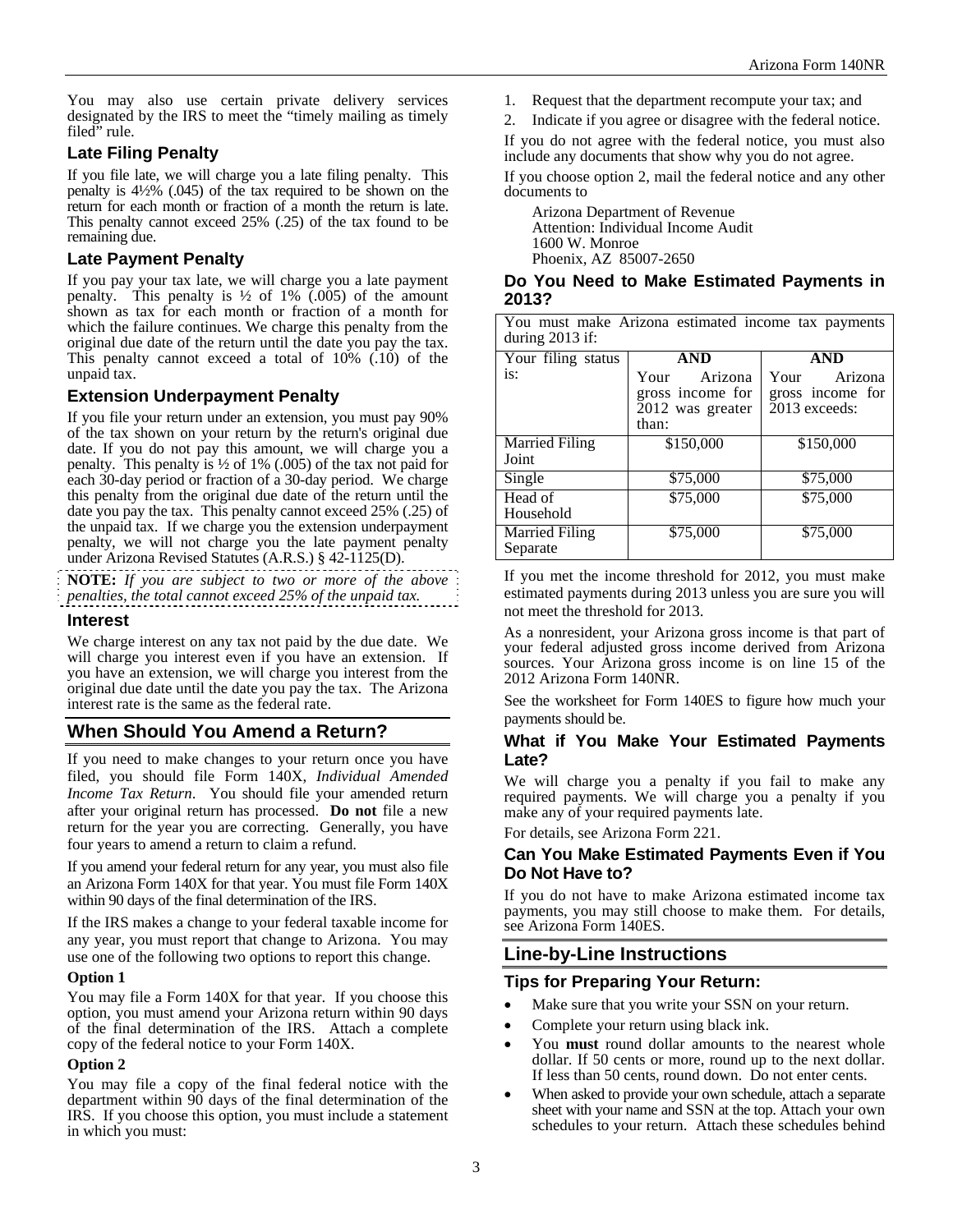page 2 of your return and behind your Schedules A, if itemizing.

- You must complete your federal return before you can start your Arizona return.
- Make sure you include your home telephone number. If your daytime number is not the same as your home number, make sure you include a daytime number.
- If filing a fiscal year return, fill in the period covered in the space provided at the top of the form.

#### **Entering Your Name, Address, and SSN**

#### **Lines 1, 2, and 3 -**

**NOTE:** *Make sure that you write your SSN on the appropriate line.*

If your booklet has a peel-off label, use that label if all the information is correct. **If any of the information on the label is incorrect, do not use the label.** Attach the label after you finish your return. If you do not have a peel-off label, print or type your name, address, and SSN in the space provided.

If you are filing a joint return, enter your SSNs in the same order as your names. *If your name appears first on the return, make sure your SSN is the first number listed*.

If you are married filing separately, enter your name and SSN on the first line 1. Then enter your spouse's name and SSN on the second line 1.

If you are a nonresident of the United States or a resident alien who does not have an SSN, use the individual taxpayer identification number (ITIN) the IRS issued to you.

For a deceased taxpayer, see page 2 of these instructions.

Use your current home address. The department will send your refund or correspond with you at that address.

**NOTE:** *Make sure your SSN is correct. If you are filing a joint return, also make sure you list your SSNs in the same order every year.* 

Make sure that you enter your SSN on your return. Make sure that all SSNs are clear and correct. You may be subject to a penalty if you fail to include your SSN. It will take longer to process your return if SSNs are missing, incorrect, or unclear.

#### **ID Numbers for Paid Preparers**

If you pay someone else to prepare your return, that person must also include an ID number where requested.

A paid preparer may use any of the following.

- his or her PTIN<br>his or her SSN
- 
- the EIN for the business

A paid preparer who fails to include the proper ID numbers may be subject to a penalty.

# **Determining Your Filing Status**

The filing status that you use on your Arizona return may be different from that used on your federal return.

Use this section to determine your filing status. Check the correct box (4 through 7) on the front of Form 140NR.

#### **Line 4 Box - Married Filing Joint Return**

If you are married and filing a joint return, check box 4.

You may file a joint return if you were married as of December 31, 2012. It does not matter whether or not you were living with your spouse. You may file a joint return, even if you and your spouse filed separate federal returns.

You may file a joint return with your deceased spouse if your spouse died during 2012 and you did not remarry in 2012. See page 2 of these instructions for details.

If you are married to an Arizona full year resident, you may file a joint return with your Arizona resident spouse. If filing a joint return with your Arizona resident spouse, you must use Form 140NR. The department has issued a ruling on filing a joint return with your full-year resident spouse. This ruling is ITR 95-2. To see this ruling, visit our web site at www.azdor.gov and click on legal research and then click on rulings.

#### **Line 5 Box - Head of Household**

If you are filing as a head of household, check box 5.

You may file as head of household on your Arizona return, only if one of the following applies.

- You qualify to file as head of household on your federal return.
- You qualify to file as a qualifying widow or widower on your federal return.

#### **Line 6 Box - Married Filing Separate Return**

If you are filing a separate return, check box 6 and enter your spouse's name and SSN on the second line 1.

If you were married as of December 31, 2012, you may choose to file a separate return. You may file a separate return, even if you and your spouse filed a joint federal return.

Arizona is a community property state. If you file a separate return, you must figure how much income to report using community property laws. If one spouse is a resident and the other spouse is not, special rules apply when filing a separate return. The department has issued a ruling on how to report income in this case. This ruling is ITR 93-20. To see this ruling, visit our web site at www.azdor.gov and click on Legal research and then click on Rulings.

**NOTE:** *In some cases, you may treat community income as separate income. The department has issued a ruling on when you may treat community income as separate income. This ruling is ITR 93-22. To see this ruling, visit our web site at www.azdor.gov and click on Legal Research and then click on Rulings*.

## **Line 7 Box - Single**

If you are filing as single, check box 7.

Use this filing status if you were single on December 31, 2012. You are single if any of the following apply to you.

- You have never been married.
- You are legally separated under a decree of divorce or of separate maintenance.
- You were widowed before January 1, 2012, and you did not remarry in 2012, and you do not qualify to file as a qualifying widow or widower with dependent children on your federal return.

## **Exemptions**

Write the number of exemptions you are claiming in boxes 8, 9, and 10. Do not put a checkmark. You may lose the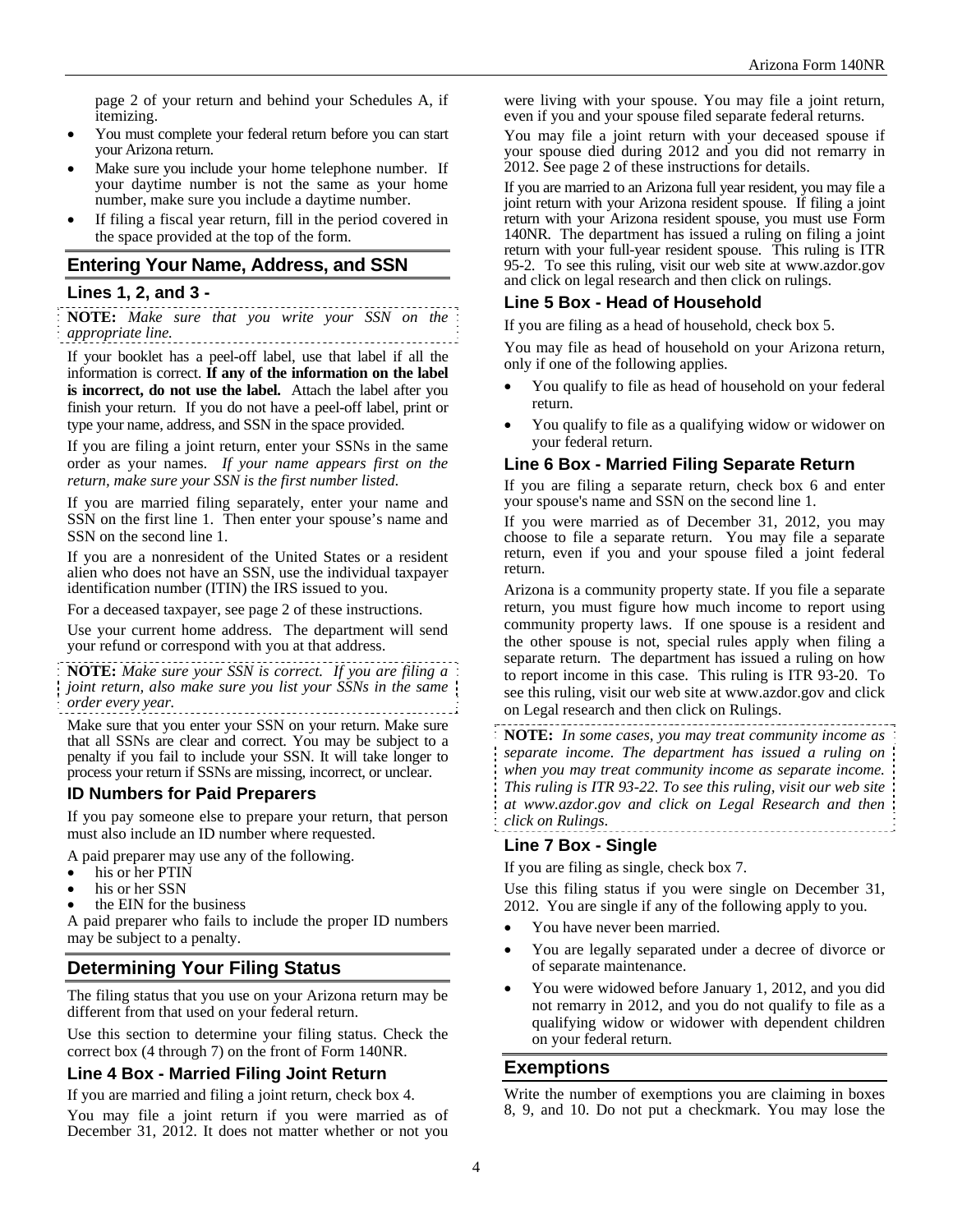exemption if you put a checkmark in these boxes. You may lose the dependent exemption if you do not complete Part A on page 2.

## **Line 8 Box - Age 65 or Over**

Enter "1" in box 8 if you or your spouse were 65 or older in 2012. Enter "2" in box 8 if both you and your spouse were 65 or older in 2012.

## **Line 9 Box - Blind**

Enter "1" in box 9 if you or your spouse is totally or partially blind. Enter "2" in box 9 if both you and your spouse are totally or partially blind.

If you or your spouse were partially blind as of December 31, 2012, you must get a statement certified by your eye doctor or registered optometrist that:

- 1. You cannot see better than 20/200 in your better eye with glasses or contact lenses or
- 2. Your field of vision is 20 degrees or less.

If your eye condition is not likely to improve beyond the conditions listed above, you can get a statement certified by your eye doctor or registered optometrist to that effect instead. You must keep the statement for your records.

# **Line 10 Box - Dependents**

You must complete Part A on page 2 of your return before you can total your dependent exemptions.

You may claim only the following as a dependent.

 A person that qualifies as your dependent on your federal return.

**NOTE:** *If you do not claim a dependent exemption for a student on your federal return in order to allow the student to claim a federal education credit on the student's federal return, you may still claim the exemption on your Arizona return. For more information, see Arizona Individual Income Tax Ruling ITR 05-02 at www.azdor.gov.*

 A person who is age 65 or over (related to you or not) that does not qualify as your dependent on your federal return, but one of the following applies.

- 1. In 2012, you paid more than one-fourth of the cost of keeping this person in an Arizona nursing care institution, an Arizona residential care institution, or an Arizona assisted living facility. Your cost must be more than \$800.
- 2. In 2012, you paid more than \$800 for either Arizona home health care or other medical costs for the person.
- A stillborn child if the following apply.
- 1. The stillbirth occurred in Arizona during 2012.
	- 2. You received a certificate of birth resulting in stillbirth from the Arizona Department of Health Services.
	- 3. The child would have otherwise been a member of your household.

# **Completing Line(s) A1**

Enter the following on line(s) A1.

- 1. The dependent's name. If you are claiming an exemption for a stillborn child and the child was not named, enter "stillborn child" in place of a name.
- 2. The dependent's SSN. If you are claiming an exemption for a stillborn child enter the certificate number from the certificate of birth resulting in stillbirth.
- 3. The dependent's relationship to you.
- 4. The number of months the dependent lived in your home during 2012. If you are claiming an exemption for a stillborn child, enter the date of birth resulting in the stillbirth.

You may lose the exemption if you do not furnish this information.

## **Line A2 - Total Dependents**

Enter the total number of persons listed on line(s) A1. Enter the same number on the front of the return in box 10.

#### **Lines A3a and A3b - Persons You Did Not Take as Dependents on Your Federal Return**

On line A3a, enter the following.

- 1. The names of any dependents age 65 or over listed on line(s) A1 that you cannot take as a dependent on your federal return.
- 2. The name of any stillborn child listed on line(s) A1, if the stillborn child was named. If the stillborn child was not named, enter "stillborn child" on line A3a. Also, enter the date of birth resulting in the stillbirth.

On line A3b, enter the name of any student listed on line(s) A1, that you did not claim as an exemption on your federal return in order to allow that student to claim a federal education credit on the student's federal return.

# **Reporting Your Residency Status**

Check the appropriate box (11 through 13). Check only one box.

## **Line 11 Box - Nonresident**

Check box 11, if you were not an Arizona resident during 2012, and were not on active military duty in Arizona.

# **Line 12 Box - Nonresident Active Military**

Check box 12, if you were a nonresident on active duty military assignment in Arizona during 2012.

## **Line 13 Box - Composite Return**

Check box 13, if this is a composite return to be filed by one of the following.

- 1. A partnership filing on behalf of its nonresident partners.
- 2. An S corporation filing on behalf of its nonresident shareholders.

For information on filing an Arizona nonresident composite income tax return, see Income Tax Ruling ITR 97-1 at www.azdor.gov.

# **Determining Arizona Income**

Now complete Parts B, C, and D on page 2 of the return.

Use Part B to determine what portion of your total income is taxable by Arizona.

**NOTE:** *If you are unable to determine the proper line to use, please call one of the numbers listed on the back cover.* 

## **FEDERAL Column**

Enter the actual amounts shown on your 2012 federal income tax return in the FEDERAL column. Complete lines B5 through B15. Line B15 should equal the federal adjusted gross income shown on your 2012 federal return Form 1040, Form 1040A, Form 1040EZ, or Form 1040NR.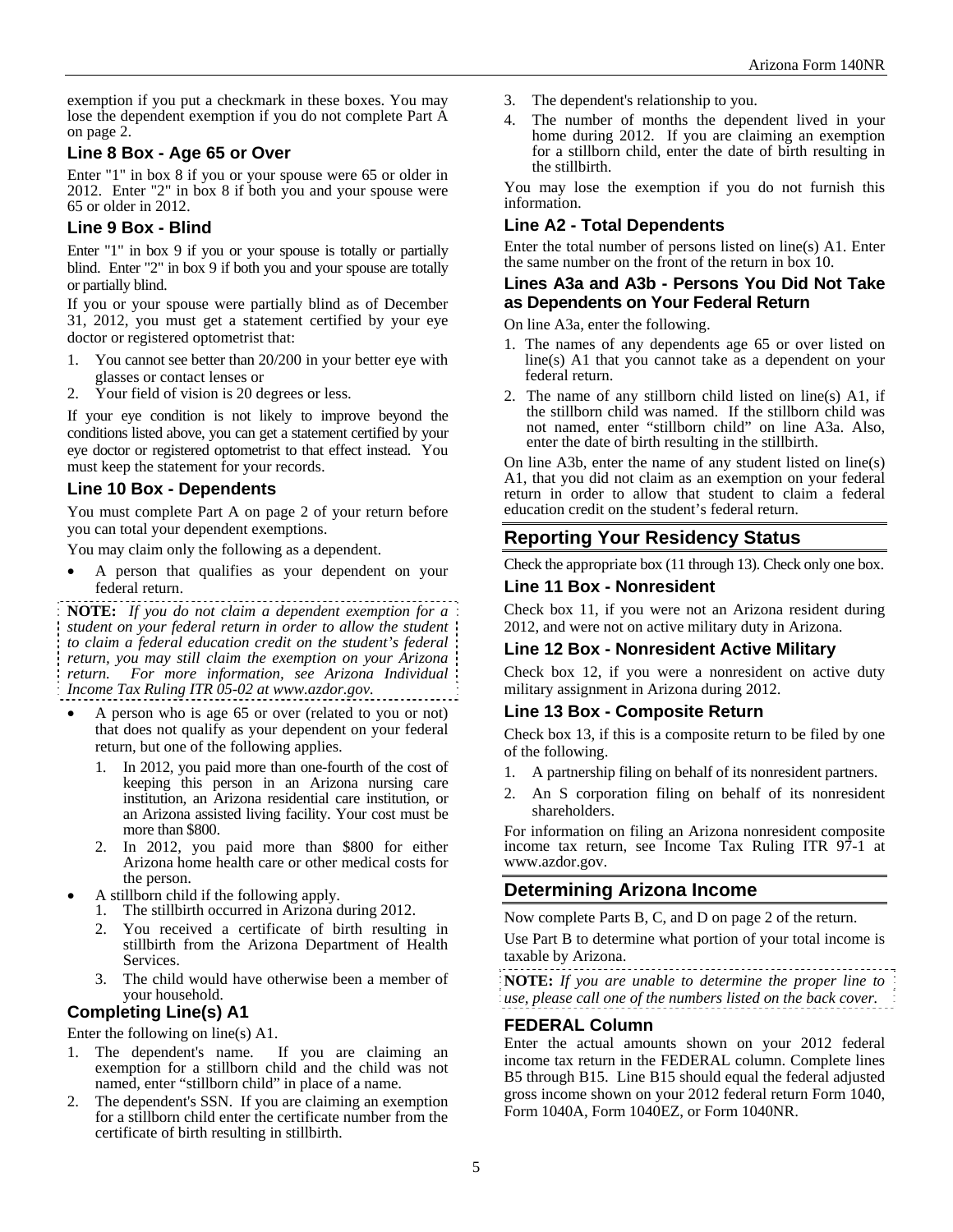# **ARIZONA Column**

Enter that portion of your federal income received from Arizona sources in the ARIZONA column. Such income includes wages earned in Arizona, Arizona rental and business income, and gains on the sale of Arizona property.

**NOTE:** *If you are filing a joint return with your full year resident spouse, you must enter your Arizona source income in the ARIZONA column and your spouse must enter all income from all sources in the ARIZONA column. For details, see Arizona Department of Revenue Income Tax Ruling ITR 95-2 at www.azdor.gov.*

The Tax Reform Act of 1986 limits the amount of losses that you may deduct from passive activities. A passive activity is one that involves the conduct of any trade or business in which the taxpayer does not materially participate.

As a nonresident, your Arizona gross income may include some of these losses. You may consider only those passive losses that arose from Arizona sources. Your 2012 Arizona gross income can include only Arizona source losses you used on your 2012 federal return.

## **Line B4 - Spouse of Active Duty Military Member**

Check Box B4 if married and you are the spouse of an active duty military member and you qualify for relief under the Military Spouses Residency Relief Act. For information about who qualifies for relief, see the department's brochure, Pub 705, *Spouses of Active Duty Military Members*.

#### **Lines B5 through B14 -**

The following line-by-line instructions apply to the ARIZONA column.

## **Line B5 - Wages, Salaries, Tips, etc.**

Enter all amounts received for services performed in Arizona.

**NOTE: Active Duty Military Members** *Do not include active duty military pay unless the active duty military member is an Arizona resident filing a joint return with his or her Arizona nonresident spouse on Form 140NR. If you are an Arizona resident active duty military member including military pay on line B5 in the "ARIZONA" column, also include that amount in the amount entered as an "Other Subtraction From Income" on Form 140NR, page 2, line D31.* 

#### **NOTE: Spouses of Active Duty Military Members** *If you are the spouse of an active duty military and you qualify for relief under the Military Spouses Residency Relief Act, do not enter any wages, salaries or tips you earned during the taxable year for services performed in Arizona.*

#### **Line B6 - Interest**

If you have an Arizona business, enter only interest (including U.S. Government interest) you earned on accounts pledged as collateral. Also, enter your distributive share of interest from a partnership doing business in Arizona or an S corporation doing business in Arizona. Do not include any other interest income, even if it was earned in Arizona banks.

## **Line B7 - Dividends**

If you have an Arizona business, enter only those dividends earned on stocks pledged as collateral, including dividends from small business corporations. Also, enter your distributive share of dividend income from a partnership doing business in Arizona or an S corporation doing business in Arizona. Do **not** include any other dividend income.

# **Line B8 - Arizona Income Tax Refunds**

Enter the amount of Arizona income tax refunds received in 2012 that you included in your federal adjusted gross income.

## **Line B9 - Business Income or (Loss)**

Enter income or (loss) from Arizona businesses.

#### **Line B10 - Gains or (Losses)**

Enter gains or (losses) on sales of Arizona property.

#### **Line B11 - Rents, etc.**

Enter rent or royalty income earned on Arizona properties. Enter income from Form 141AZ, Schedule K-1(NR), line 2, from estates or trusts. Also enter income or (loss) from Schedule(s) K-1(NR) from Arizona partnerships (Form 165), or small business corporations (Form 120S).

#### **Line B12 - Other Income Reported on Your Federal Return**

Enter other income from sources within Arizona. Do not include pension income or social security taxed by the federal government.

## **Net Operating Losses**

Arizona does not have specific provisions for calculating the net operating loss of an individual. Generally, the amount of Arizona source net operating loss deduction included in your federal adjusted gross income is the amount allowable for Arizona purposes. However, there are instances when the amount allowable for Arizona purposes may be different.

As an Arizona nonresident, you may have had a loss from prior year Arizona business operations. However, the loss cannot offset this year's income unless the loss is a net operating loss for federal purposes. You can include the loss deduction in your Arizona gross income only to the extent included in your federal adjusted gross income. You cannot deduct any amount of that net operating loss that has been absorbed by non-Arizona income in any intervening years. Additionally, you cannot include any amount of that net operating loss that has already been deducted for Arizona purposes.

Enter the amount of net operating loss deduction included in your federal adjusted gross income that was derived from Arizona sources. Do not include any amount of the loss that has already been deducted for Arizona purposes.

For information on deducting a net operating loss carryback in cases where you did not make an election under Internal Revenue Code (IRC) § 172(b)(1)(H), see Arizona Department of Revenue Income Tax Procedure ITP 99-1.To see this procedure, visit our web site at www.azdor.gov and click on Legal Research and then click on Procedures.

If you made an election under IRC  $\S$  172(b)(1)(H), see the instructions for line D31, under "Other Subtractions From Income."

## **Line B13 - Total Income**

Add lines B5 through B12 and enter the total.

# **Line B14 - Other Federal Adjustments**

Include on line B14 any other federal adjustments included in your federal adjusted gross income that are attributable to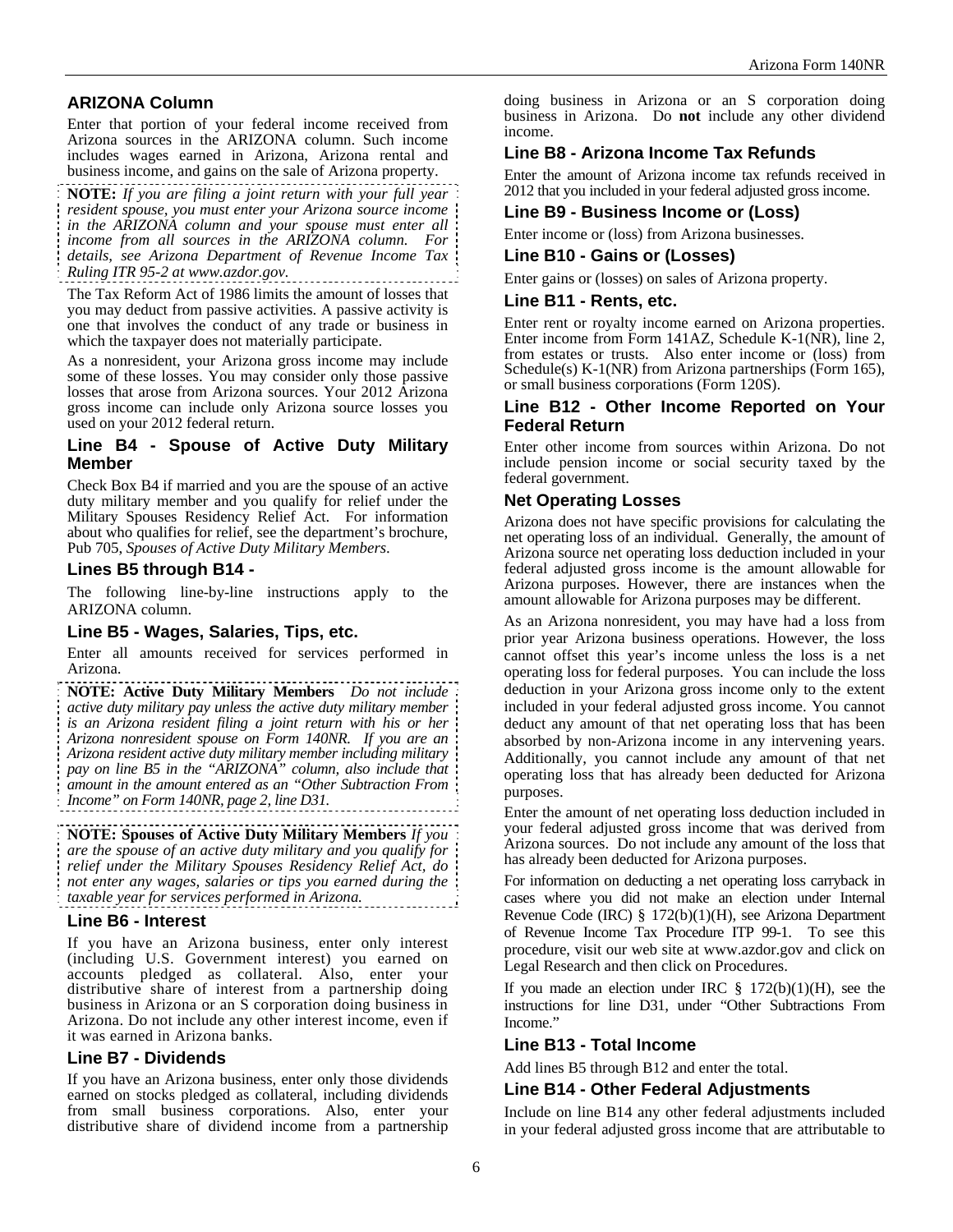the Arizona source income reported on your 2012 Arizona nonresident return.

## **Line B16 - Arizona Income**

Complete line B16 as instructed on the form.

## **Line B17 - Arizona Percentage**

Divide line B16 by line B15 and enter the result. **(Do not enter more than 100 percent.)** This is the Arizona percentage of your total income.

| Example:                                    |                                                      |                        |  |
|---------------------------------------------|------------------------------------------------------|------------------------|--|
| Arizona<br>Gross<br>Income from<br>line B16 | Federal<br>Adjusted<br>Gross Income<br>from line B15 | Arizona percentage     |  |
| \$7,500                                     | \$30,000                                             | $$7,500/30,000 = 25\%$ |  |

# **Determining Additions to Income**

#### **Line C18 - IRC § 179 Expense in Excess of Allowable Amount**

Enter the amount of IRC § 179 expense included in your Arizona gross income that exceeds \$25,000. If you make an entry here, also see the instructions for line D30, "Adjustment for IRC § 179 Expenses Not Allowed."

#### **Line C19 - Total Depreciation Included in Arizona Gross Income**

Enter the amount of depreciation deducted on the federal return that is included in Arizona gross income. If you make an entry here, also see the instructions for line D31, "Other Subtractions from Income."

## **Line C20 - Other Additions to Income**

Use line C20 if any of the special circumstances below apply. Attach your own schedule to the back of your return, explaining any amounts entered on line C20.

#### **A. Fiduciary Adjustment**

A fiduciary uses Form 141AZ, Schedule K-1(NR), to report to you your share of the fiduciary adjustment from the trust or estate. Line 5 of Form 141AZ, Schedule K-1(NR), shows your share of the fiduciary adjustment from the estate or trust.

Depending on your situation, you may either add (line C20) or subtract (line D31) this amount.

If the amount reported on line 5 of your Arizona Form 141AZ, Schedule K-1(NR), is a positive number, enter that amount as an addition on line C20.

If the amount on line 5 of your Arizona Form 141AZ, Schedule K-1(NR), is a negative number, enter that amount as a subtraction from income on line D31.

#### **B. Agricultural Water Conservation System Credit**

If you take this credit (Form 312), you cannot deduct any expenses for which you claim the credit. If you take this credit, enter the amount of such expenses that you deducted on your federal return.

#### **C. Items Previously Deducted for Arizona Purposes**

Arizona statutes prohibit a taxpayer from deducting items more than once. However, under the operation of former Arizona law (1989 and prior), you could deduct certain items in greater amounts for Arizona purposes than federal purposes. Investment interest and passive activity losses were such items. In some cases, you could have deducted such amounts in their entirety on the Arizona return. For federal purposes, the deduction for these items was limited, with the unused portions being carried forward and deducted in future years. Your Arizona return may include these previously deducted items because of the difference between the federal and former Arizona treatment. If your Arizona taxable income includes items previously deducted for Arizona purposes, you must add such amounts to your Arizona gross income.

#### **D. Claim of Right Adjustment for Amounts Repaid in 2012**

You must make an entry here if **all** of the following apply.

- 1. During 2012, you were required to repay amounts held under a claim of right.
- 2. The amount required to be repaid was subject to Arizona income tax in the year included in income.
- 3. The amount required to be repaid during 2012 was more than \$3,000.
- 4. You took a deduction for the amount repaid on your 2012 federal income tax return.
- 5. The deduction taken on your federal income tax return is reflected in your Arizona taxable income.

If the above apply, enter the amount deducted on your federal income tax return which is reflected in your Arizona taxable income.

For more information on the Arizona claim of right provisions, see Arizona Department of Revenue Individual Income Tax Procedure ITP 95-1 at www.azdor.gov.

#### **E. Claim of Right Adjustment for Amounts Repaid in Prior Taxable Years**

You must make an entry here if **all** of the following apply.

- 1. During a year prior to 2012, you were required to repay income held under a claim of right.
- 2. You computed your tax for that prior year under Arizona's claim of right provisions.
- 3. A net operating loss or capital loss was established due to the repayment made in the prior year.
- 4. You are entitled to take that net operating loss or capital loss carryover into account when computing your 2012 Arizona taxable income.
- 5. The amount of the loss carryover included in your Arizona gross income is more than the amount allowed to be taken into account for Arizona purposes.

Enter the amount by which the loss carryover included in your Arizona gross income is more than the amount allowed for the taxable year under Arizona law.

#### **F. Addition to S Corporation Income Due to Credits Claimed**

Shareholders of an S corporation who claim a credit passed through from an S corporation must make an addition to income for the amount of expenses disallowed by reason of claiming the credit.

An S corporation that passes the following credits through to its shareholders must notify each shareholder of his or her pro rata share of the adjustment. You must enter an amount on this line when claiming any of the following credits.

- Environmental technology facility credit (Form 305)
- Agricultural water conservation system credit (Form 312)
- Pollution control credit (Form 315)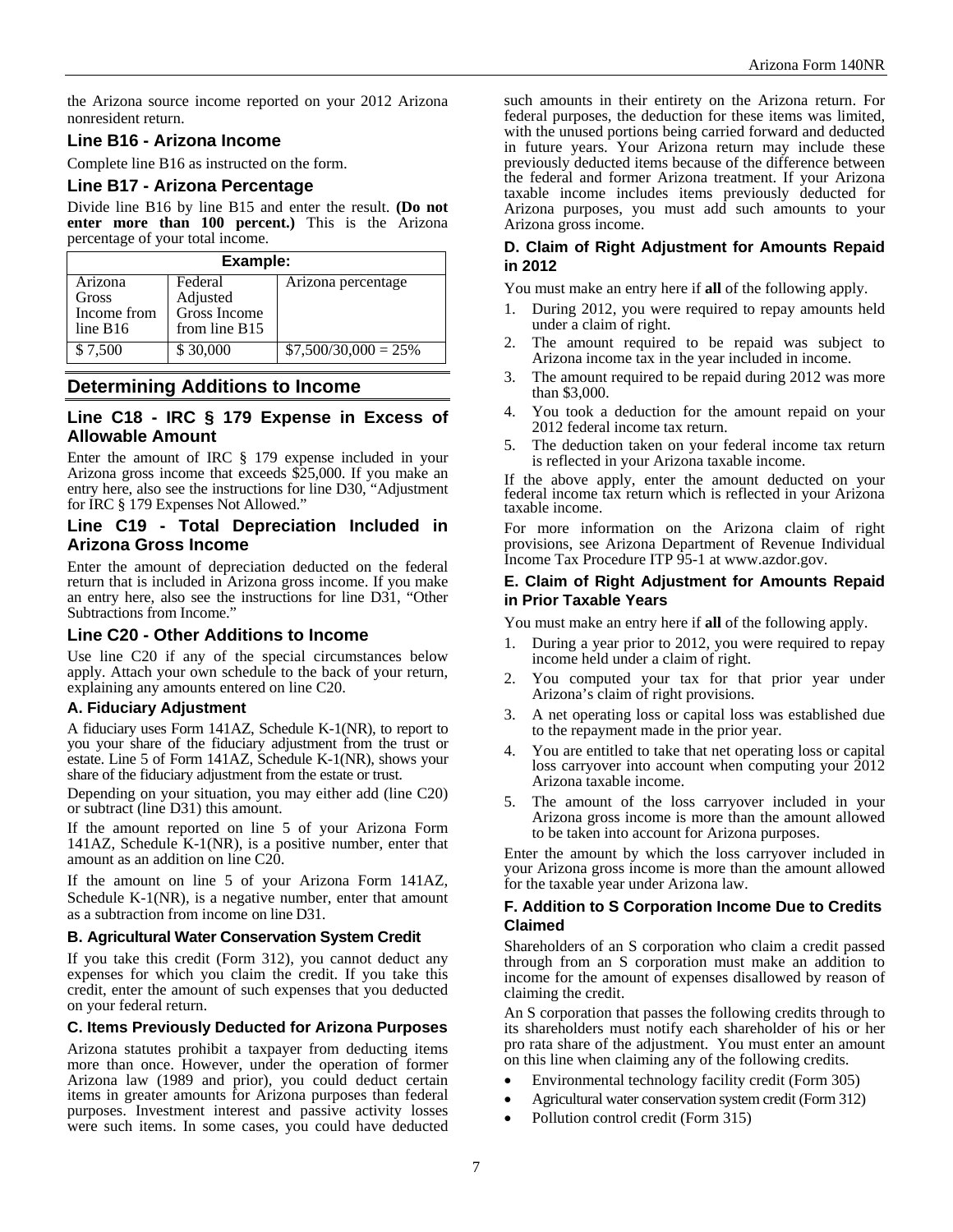- Credit for solar hot water heater plumbing stub outs and electric vehicle recharge outlets (Form 319)
- Credit for employment of TANF recipients (320)
- Agricultural pollution control equipment credit (Form 325)
- Motion picture credits (Form 334)

#### **G. Solar Hot Water Heater Plumbing Stub Outs and Electric Vehicle Recharge Outlet Expenses**

If you take a credit for installing solar hot water heater plumbing stub outs or electric vehicle recharge outlets in a dwelling you constructed (Form 319), you cannot deduct any expenses for which you claim the credit. If you take this credit, enter the amount of such expenses that you deducted on your federal return.

#### **H. Wage Expense for Employers of TANF Recipients**

If you take a credit for employing TANF recipients (Form 320), you cannot deduct any wage expense for which you claim the credit. If you take this credit, enter the amount of such expenses that you deducted on your federal return.

#### **I. Motion Picture Expenses**

If you take a motion picture credit (Form 334), you cannot deduct any expenses related to the production or related to a transferred credit. Enter the amount of any such expenses that were deducted in computing Arizona gross income for which you claimed a credit.

#### **J. Early Withdrawal of Arizona, County, City, or School Retirement System Contributions**

If you meet all the following, you must enter an amount here.

- 1. You left your job with the State of Arizona or an Arizona county, city, or school district for reasons other than retirement.
- 2. When you left, you took out the contributions you had made to the retirement system while employed.
- 3. You deducted these contributions on your Arizona income tax returns that you filed in prior years.
- 4. You did not include these contributions in your federal adjusted gross income this year.

If you meet all these tests, you must report as income those contributions previously deducted on your prior year Arizona tax returns.

For more information, see Arizona Department of Revenue Income Tax Ruling ITR 93-7 at www.azdor.gov.

## **K. Medical Savings Account (MSA) Distributions**

For information on Arizona's MSA provisions, see the department's MSA brochure, Pub 542 at www.azdor.gov.

You must add amounts received from an MSA here if any of the following apply.

#### **1 - You Withdrew Funds From Your MSA for Other Than Qualified Expenses**

You must make an entry here if all of the following apply.

- 1. You have an MSA that qualifies as an MSA under Arizona law.
- 2. If you are an employee, your high deductible health coverage is provided by your Arizona employer. If you are self-employed, your high deductible health coverage is provided by your Arizona business.
- 3. You withdrew money from your MSA during 2012.
- 4. You did not use the amount withdrawn to pay qualified medical expenses.
- 5. You did not have to include the withdrawal as income on your federal income tax return.

Enter the amount withdrawn.

#### **2 - Deceased Account Holder Where the Named Beneficiary is Not the Decedent's Surviving Spouse**

You must make an entry here if all of the following apply:

- 1. The account holder died during the year.
- 2. The account holder's MSA qualified as an MSA under Arizona law.
- 3. If the account holder was an employee, the account holder's high deductible health coverage was provided by his or her Arizona employer. If the account holder was self-employed, the account holder's high deductible health coverage was provided by his or her Arizona business.
- 4. You are the named beneficiary of the decedent's MSA.
- 5. You are not the decedent's surviving spouse.
- 6. You did not have to include the value of the MSA as income on your federal income tax return.

In this case, the MSA ceased to be an MSA. Enter the fair market value of the MSA as of the date of death, less the amount of MSA funds used within one year of the date of death, to pay the decedent's qualified medical expenses.

If the MSA has not paid all of the decedent's medical expenses by the time you file this return, reduce the fair market value by only those expenses the MSA paid.

If the MSA pays additional expenses for the decedent after you file, you may file an amended return to further reduce the fair market value of the MSA.

#### **3 - Decedent's Final Return and no Named MSA Beneficiary**

Make an entry here if all of the following apply.

- 1. The account holder died during the year.
- 2. The account holder's MSA qualified as an MSA under Arizona law.
- 3. If the account holder was an employee, the account holder's high deductible health coverage was provided by his or her Arizona employer. If the account holder was self-employed, the account holder's high deductible health coverage was provided by his or her Arizona business.
- 4. There is no named MSA beneficiary.
- 5. This is the decedent's final return.
- 6. The value of the MSA did not have to be included on the decedent's final federal income tax return.

In this case, the MSA ceases to be an MSA. Enter the fair market value of the MSA as of the date of death.

This rule applies in all cases in which there is no named beneficiary, even if the surviving spouse ultimately obtains the right to the MSA assets.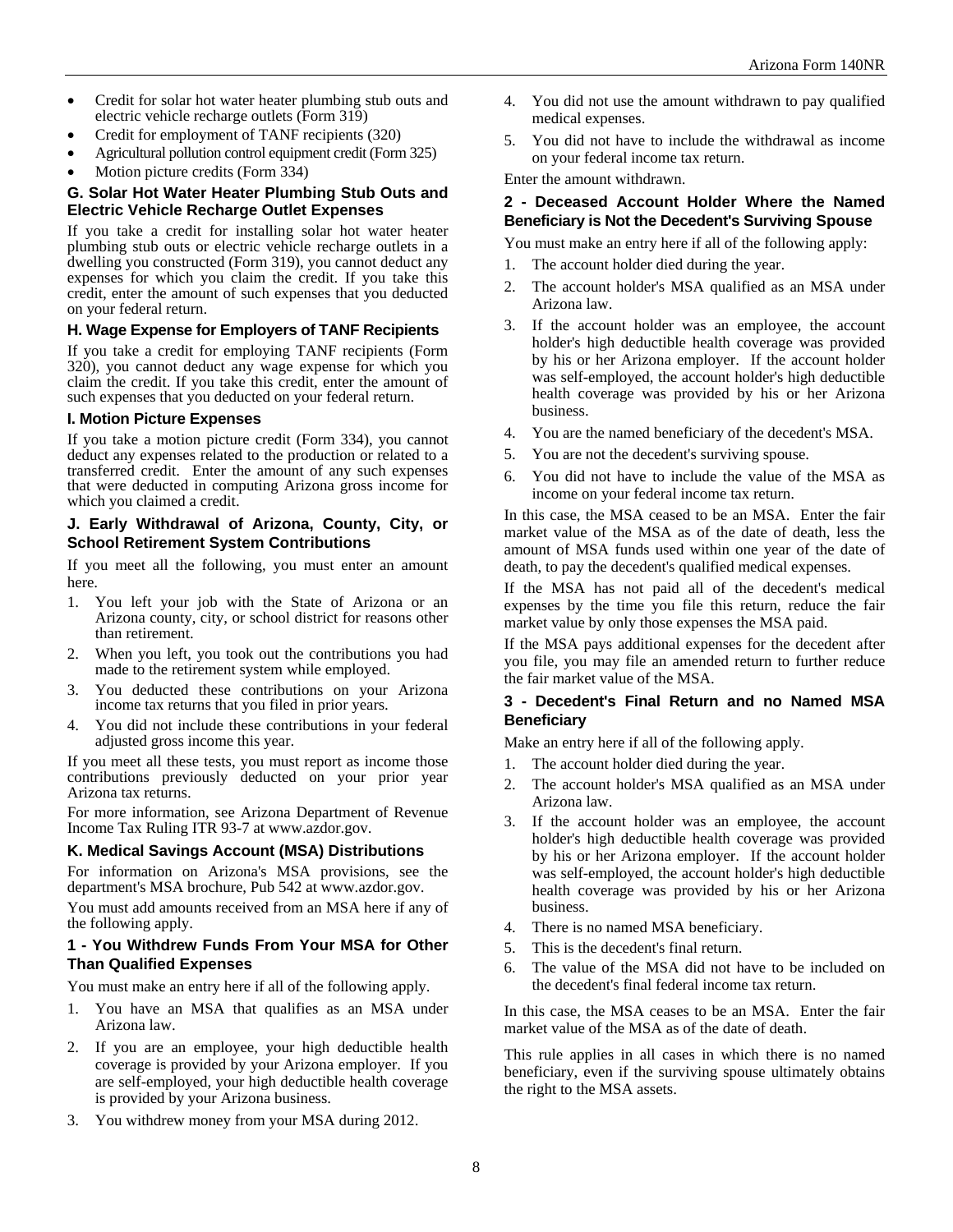**NOTE:** *The following are not withdrawals. Do not enter any of the following.* 

- *Amounts from the MSA used to pay qualified medical expenses*
- *A qualified return of excess contributions*
- *A qualified rollover*
- *The fair market value of an MSA received by a surviving spouse who was the deceased account holder's named beneficiary*

*For more information about the above items, see the department's MSA brochure, Pub 542 at www.azdor.gov.* 

#### **L. Adjusted Basis in Property for Which You Have Claimed a Credit for Investment in Qualified Small Businesses**

If you claim a credit for an investment in a qualified small business (Form 338), you must adjust your basis in the investment by the amount of the credit claimed. You must report this difference in basis on the Arizona return that you file for the taxable year in which you sell or otherwise dispose of the investment. If you sold or otherwise disposed of the investment during the 2012 taxable year, enter the amount by which the adjusted basis computed under the IRC with respect to that property exceeds the adjusted basis of the property computed under A.R.S.§ 43-1074.02.

#### **M. Original Issue Discount (OID) on Reacquisition of Debt Instrument**

For federal purposes, when a taxpayer made the special election to defer discharge of indebtedness (DOI) income under IRC § 108(i) (for 2009 or 2010), the taxpayer was not allowed to take a deduction with respect to the portion of any OID that accrued with respect to that DOI income, during the income deferral period. In this case, the taxpayer had to deduct the aggregate amount of the OID deductions disallowed ratably over a 5-year period, beginning with the period in which the income was includible in federal adjusted gross income.

Arizona did not adopt the federal provisions requiring a taxpayer to defer the OID deduction in cases where the taxpayer federally deferred the DOI income. For Arizona purposes, you had to report the Arizona source DOI income from a debt reacquisition in the year in which you reacquired the debt, and you were allowed to subtract any OID related to that DOI income in the year the OID accrued. (See the instructions for line D31, "Other Subtractions From Income.") If your Arizona gross income includes a deduction for any accrued OID that you have already subtracted for Arizona purposes, you must make an addition to Arizona income for the amount of deferred OID deducted on your federal return that you included in your Arizona gross income. Generally, this addition will not apply until taxable year 2014 through 2018. However, if you were required to accelerate reporting of the Arizona source DOI income for federal purposes and were allowed to deduct accrued OID attributable to that income on an Arizona return filed for a year prior to 2014, this addition may apply to an earlier year. On line C20, enter the amount of any previously deferred OID that you deducted in computing your 2012 Arizona gross income, to the extent that the amount was previously subtracted from Arizona gross income.

## **N. Qualified Health Insurance Plans**

If you claimed a credit on AZ Form 347, you may not deduct any expenses for which you claim the credit. If you take this credit, enter the amount of such expenses that you deducted on your federal return.

#### **O. Sole Proprietorship Loss of an Arizona Nonprofit Medical Marijuana Dispensary included in Federal Adjusted Gross Income**

If you are registered as an Arizona sole proprietorship with the Arizona Department of Health Services to operate in this state as a nonprofit medical marijuana dispensary, you are required to add the amount of the loss from the dispensary that is included in the computation of your federal adjusted gross income. Include the amount of the loss on line C20.

**NOTE:** *If the Arizona nonprofit medical marijuana dispensary is registered with the Arizona Department of Health Services as anything other than a sole proprietorship, this addition does not apply.* 

#### **P. Other Adjustments**

Other special adjustments may be necessary. You may need to make an addition for depreciation or amortization. You may also need to make an addition if you claimed certain tax credits. Call one of the numbers listed on the back cover if any of the following apply.

- You are a previously certified defense contractor that elected to amortize under A.R.S. § 43-1024.
- You sold or disposed of property that was held for the production of income and your basis was computed under the Arizona Income Tax Act of 1954.
- You claimed the environmental technology facility credit.
- You claimed the pollution control credit.
- You claimed the recycling equipment credit.
- You claimed the agricultural pollution control equipment credit.
- You elected to amortize the basis of a pollution control device or the cost of a childcare facility under Arizona law in effect before 1990. You are still deducting amortization or depreciation for that device or facility on your federal income tax return.

## **Line C21 - Total Additions**

Add lines C18 through C20. Enter the total on line C21 and on the front of your return, line 16.

# **Determining Subtractions From Income**

You may only subtract those items for which statutory authority exists. Without such authority, you cannot take a subtraction. If you have any questions concerning subtractions from income, call one of the numbers listed on the back cover.

**NOTE:** *You may not subtract any amount which is allocable to income excluded from your Arizona income.* 

## **Line D22 - Exemption: Age 65 or Over**

Multiply the number in box 8 on the front of your return by \$2,100 and enter the result.

## **Line D23 - Exemption: Blind**

Multiply the number in box 9 on the front of your return by \$1,500 and enter the result.

## **Line D24 - Exemption: Dependents**

Multiply the number in box 10 on the front of your return by \$2,300 and enter the result.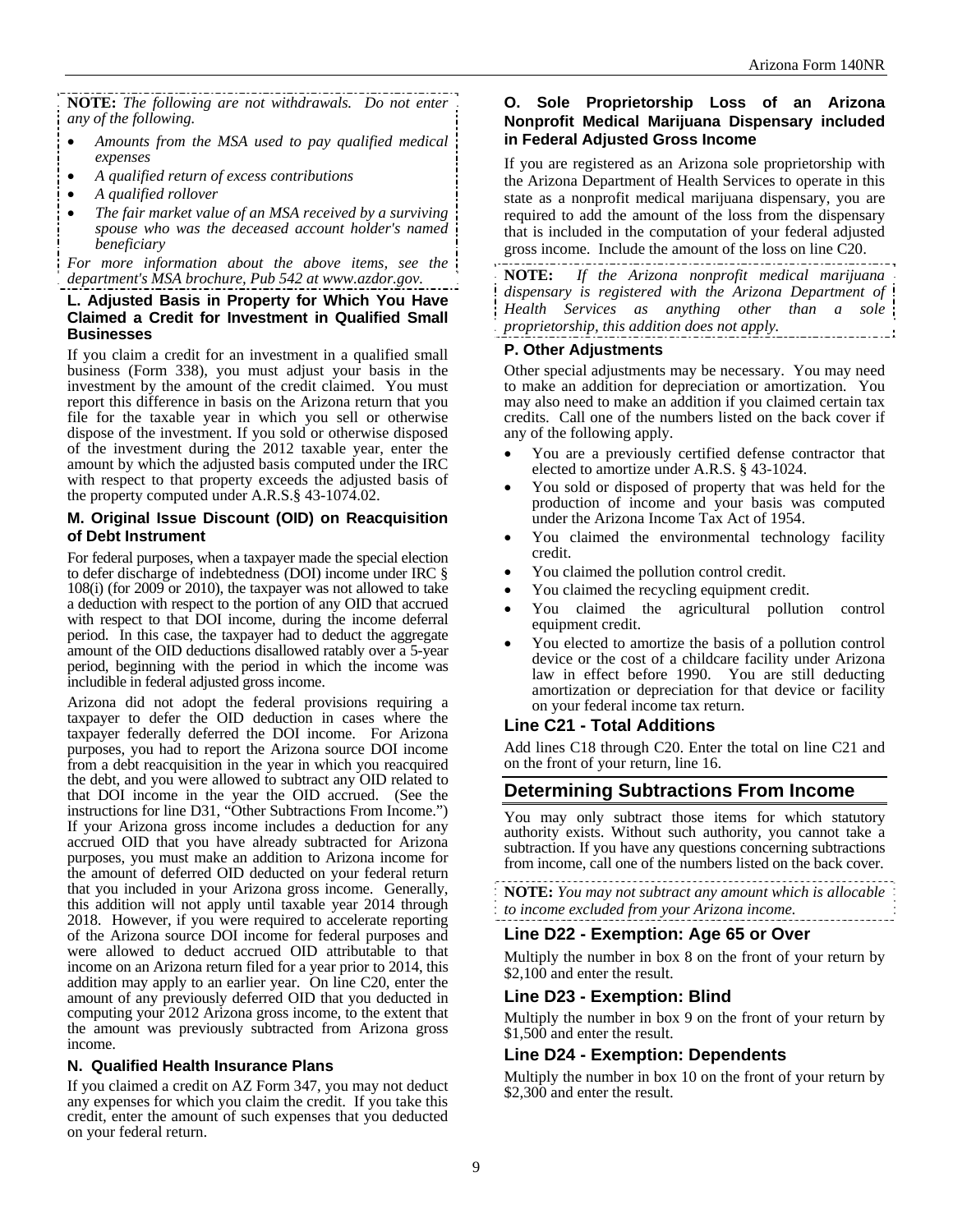# **Line D25 - Total Exemptions**

Add lines D22 through D24 and enter the total.

#### **Line D26 - Prorated Exemptions**

Multiply the amount on line D25 by your Arizona percentage from line B17 and enter the result.

**NOTE: Active Duty Military Personnel Only:** *If you were on active duty in Arizona during 2012, but you were a resident of another state, you must prorate these exemptions.* 

#### **Line D27 - Interest on U.S. Obligations**

Enter the amount of interest income from U.S. Government obligations included as income on line B6 in the ARIZONA column. U.S. Government obligations include obligations such as savings bonds and treasury bills. You must reduce this subtraction by any interest or other related expenses incurred to purchase or carry the obligation. Reduce the subtraction only by the amount of such expenses included in your Arizona gross income.

## **Line D28 - Arizona Lottery Winnings**

You may subtract up to \$5,000 of winnings received in 2012 for Arizona lottery prizes. Only subtract those Arizona lottery winnings that you included on line B12 in the ARIZONA column and reported on your federal income tax return.

If you subtract Arizona lottery winnings here, you may have to adjust the amount of gambling losses claimed as an itemized deduction.

#### **Line D29 - Agricultural Crops Given to Arizona Charitable Organizations**

Arizona law allows a subtraction for qualified crop gifts made during 2012 to one or more charitable organizations. To take this subtraction, all of the following must apply.

- 1. You must be engaged in the business of farming or processing agricultural crops.
- 2. The crop must be grown in Arizona.
- 3. You made your gift to a charitable organization located in Arizona that is exempt from Arizona income tax.

Beginning with 2012, the subtraction is the greater of the wholesale market price or the most recent sale price for the contributed crop.

The amount of subtraction cannot include any amount deducted pursuant to IRC § 170 with respect to crop contribution that exceeds the cost of producing the contributed crop.

To determine if your crop gift qualifies for this subtraction, see Income Tax Procedure ITP 12-1 at www.azdor.gov.

#### **Line D30 - Adjustment for IRC § 179 Expense not Allowed**

Enter 20% (.20) of the amount entered on line C18 for excess IRC § 179 expense. This same amount can be subtracted in each of the following four taxable years also, effectively amortizing the difference in treatment over five years. If you made an addition for IRC § 179 expense on your 2008, 2009, 2010 and/or 2011 return(s), also enter 20% (.20) of the amount added for 2008, 2009, 2010 and/or 2011.

## **Line D31 - Other Subtractions From Income**

Use line D31 if any of the following special circumstances apply. Attach your own schedule to the back of the return, explaining any amounts entered here.

#### **A. Certain Wages of American Indians**

Enrolled members of American Indian tribes may subtract wages earned while living and working on their tribe's reservation. You can subtract only those amounts that you included on line B5, ARIZONA column. The federal government must recognize these tribes.

For more information, see Income Tax Ruling ITR 96-4 at www.azdor.gov.

#### **B. Qualified Wood Stove, Wood Fireplace, or Gas Fired Fireplace**

Arizona law provides a subtraction for converting an existing fireplace to one of the following.

- a qualified wood stove
- a qualified wood fireplace
- a gas fired fireplace and non-optional equipment directly related to its operation

You may subtract up to \$500 of the costs incurred for converting an existing fireplace on your property located in Arizona. When you figure your subtraction, do not include taxes, interest, or other finance charges.

A qualified wood stove or a qualified wood fireplace is a residential wood heater that was manufactured on or after July 1, 1990, or sold at retail on or after July 1, 1992. The residential wood heater must also meet the U.S. Environmental Protection Agency's July 1990 particulate emissions standards.

A qualified gas fired fireplace is any device that burns natural or liquefied petroleum gas as its fuel through a burner system that is permanently installed in the fireplace. The conversion of an existing wood burning fireplace to noncombustible gas logs that are permanently installed in the fireplace also qualifies as a gas fired fireplace.

#### **C. Claim of Right Adjustment for Amounts Repaid in Prior Taxable Years**

You must make an entry here if **all** of the following apply.

- During a year prior to 2012, you were required to repay income held under a claim of right.
- 2. The amount required to be repaid was subject to Arizona income tax in the year included in income.
- 3. You computed your tax for that prior year under Arizona's claim of right provisions.
- 4. A net operating loss or capital loss was established due to the repayment made in the prior year.
- 5. You are entitled to take that net operating loss or capital loss carryover into account when computing your  $\overline{2012}$ Arizona taxable income.
- 6. The amount of the loss carryover allowed to be taken into account for Arizona purposes is more than the amount included in your Arizona gross income.

Enter the amount by which the loss carryover allowed for the taxable year under Arizona law is more than the amount included in your Arizona gross income. For more included in your Arizona gross income. information on the Arizona claim of right provisions, see Individual Income Tax Procedure ITP 95-1 at www.azdor.gov.

#### **D. Deposits Made Into Your MSA**

If you have an MSA, you may be able to subtract deposits made into that MSA. Make an entry here if all of the following apply.

1. You have an MSA that qualifies as an MSA under Arizona law, but not federal law.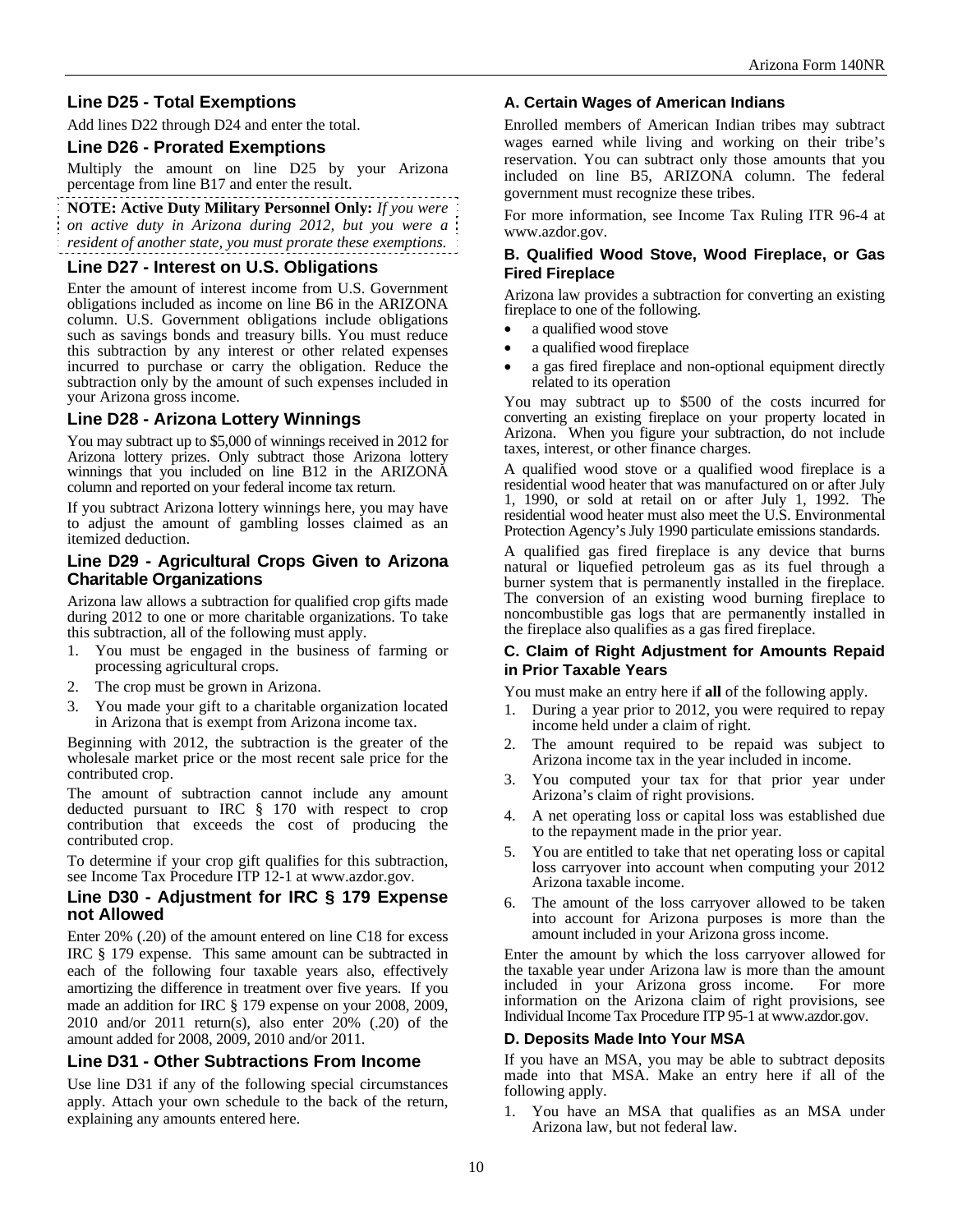- 2. If you are an employee, your high deductible health coverage is provided by your Arizona employer. If you are self-employed, your high deductible health coverage is provided by your Arizona business.
- 3. Either you or your employer made deposits into that MSA during the tax year.
- 4. You had to include the deposits in income on your federal income tax return.

You can subtract these deposits only to the extent included in your Arizona gross income. Enter these deposits here.

#### **E. Employer Contributions Made to Employee MSAs**

If you are an employer, you may subtract the amount contributed to your employees' MSAs that are established under Arizona law. You can subtract these contributions only to the extent not deductible for federal income tax purposes. You can subtract these contributions only to the extent included in your Arizona gross income. Enter these contributions here.

#### **F. Certain Expenses not Allowed for Federal Purposes**

You may subtract some expenses that you cannot deduct on your federal return when you claim certain federal tax credits. These federal tax credits include the following.

- the federal work opportunity credit
- the empowerment zone employment credit
- the credit for employer-paid social security taxes on employee cash tips
- the Indian employment credit

If you claimed any of the above federal tax credits for 2012, enter the portion of wages or salaries attributable to Arizona source income that you paid or incurred during the taxable year that is equal to the amount of those federal tax credits you claimed.

## **G. Recalculated Arizona Depreciation**

Enter the total amount of depreciation attributable to assets used in your Arizona business allowable pursuant to IRC § 167(a) for the taxable year calculated as if you had elected not to claim bonus depreciation for eligible properties for federal purposes.

#### **H. Basis Adjustment for Property Sold or Otherwise Disposed of During the Taxable Year**

With respect to property used in an Arizona business that is sold or otherwise disposed of during the taxable year by a taxpayer who has complied with the requirement to add back all depreciation with respect to that property on tax returns for all taxable years beginning from and after December 31, 1999, enter the amount of depreciation that has been allowed pursuant to IRC  $\S$  167(a) to the extent that the amount has not already reduced Arizona taxable income in the current or prior years. (Note: The practical effect of this is to allow a subtraction for the difference in basis for any asset for which bonus depreciation has been claimed on the federal return.) You may make this adjustment only for property that was used in your Arizona business.

## **I. Fiduciary Adjustment**

If the amount on Form 141AZ, Schedule K-1(NR), line 5, is a negative number, enter that amount as a subtraction from income on line D31.

## **J. Net Operating Loss Adjustment**

**NOTE:** *This subtraction applies to only those individuals who made an election under the special federal net operating loss rules for 2008 and 2009. Under the special rules for 2008 and 2009, you could have elected to carry the net operating loss back for 3, 4, or 5 years, instead of the normal 2 years. This election would have been allowed under IRC § 172(b)(1)(H) as amended by the American Recovery and Reinvestment Act of 2009 or the Worker, Homeownership, and Business Assistance Act of 2009.* 

Arizona did not adopt the special federal net operating loss rules for losses incurred during 2008 or 2009. For Arizona purposes, you must deduct an Arizona source net operating loss as if the loss was computed under IRC § 172 in effect prior to the enactment of those special rules. If you made an election to deduct your 2008 or 2009 federal net operating loss under IRC  $\S$  172(b)(1)(H), you may have to enter an amount here. Figure how much of the net operating loss carry forward would have been allowed as a deduction on your 2012 federal income tax return, if the election described in IRC  $\S$  172(b)(1)(H) had not been made in the year of the loss. Then figure how much of the carry forward computed under that method was derived from Arizona source losses. The amount you may take as a subtraction is the difference between the amount of Arizona source net operating loss carryover allowable as a deduction for federal purposes under the as if calculation and the amount of the Arizona source net operating loss deduction actually taken for federal purposes that you included in your Arizona gross income. On line D31, enter the amount of allowable Arizona source loss carry forward deduction that exceeds the actual amount of Arizona source net operating loss carry forward deduction that was deducted in arriving at Arizona gross income.

**NOTE:** *As an Arizona nonresident, you may have had a loss from prior year Arizona business operations. However, the loss cannot offset this year's income unless the as if calculation results in an Arizona source net operating loss deduction for federal purposes. You can only take this subtraction if the as if federal net operating loss deduction for 2012 includes Arizona source losses that have not been absorbed by non-Arizona income in any intervening years. You cannot subtract any amount of that net operating loss that has been absorbed by non-Arizona income in any intervening years. You also cannot take a subtraction for any amount that has already been deducted for Arizona purposes.* 

#### **K. Previously Deferred Discharge of Indebtedness (DOI) Income Adjustment**

Generally, when a loan is settled for less than the amount owed, DOI income is realized by the debtor and usually must be included in the debtor's gross income. The amount of DOI income is generally equal to the amount of loan forgiveness. DOI income also occurs when a debtor repurchases his or her own debt at a discount (a price lower than the adjusted basis issue price of the debt instrument). In debt repurchase transactions, the amount of DOI income is generally equal to the difference between the adjusted issue price and the price paid for the debt instrument.

For federal purposes, a taxpayer may have made a special election for taxable years 2009 or 2010 to include DOI income in connection with the reacquisition of a business debt instrument, ratably over a 5-year period. A taxpayer that made this election will generally include this income in federal adjusted gross income beginning with the 2014 taxable year. A taxpayer would have made the federal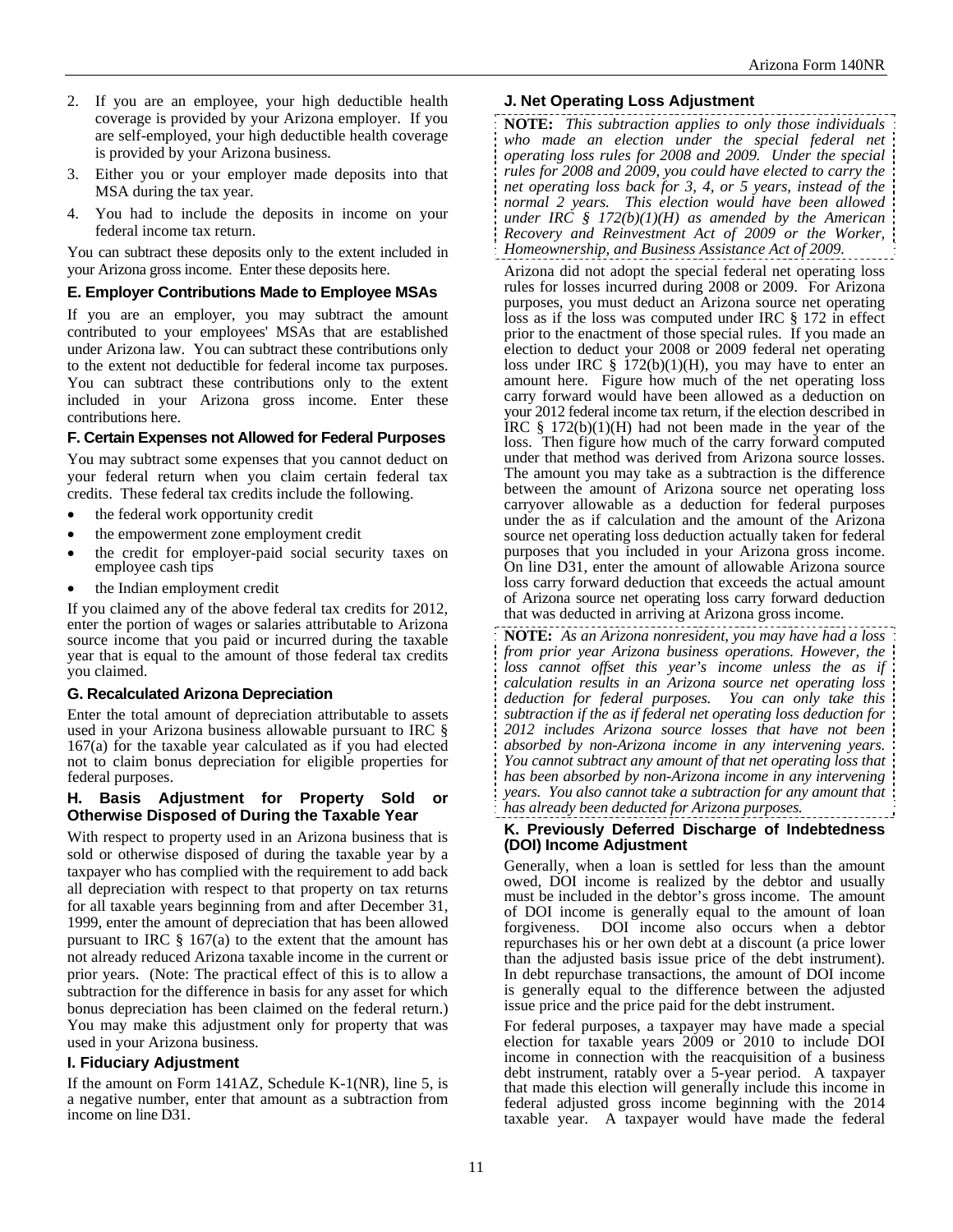election under IRC § 108(i) as added by the American Recovery and Reinvestment Act of 2009.

Arizona did not adopt the special federal DOI income deferral provisions for the 2009 or 2010 taxable year. For Arizona purposes, if you made the federal election to defer the inclusion of Arizona source DOI income under IRC § 108(i), you were required to add the amount of that deferred DOI income to Arizona income for the year for which you made the election. If you made the required addition to Arizona income on the Arizona return filed for the year in which you reacquired the debt instrument (2009 or 2010), Arizona will not tax that Arizona source DOI income twice. In the year in which you include that deferred Arizona source DOI income in your federal adjusted gross income, and likewise your Arizona gross income, you may take a subtraction for the amount included for that year. Usually this subtraction will apply to taxable years 2014 through 2018. However, if you had to accelerate the deferral for federal purposes, this subtraction may apply to a taxable year prior to 2014. On line D31, enter the amount of previously deferred Arizona source DOI income that you included in your Arizona gross income for the current taxable year to the extent that the amount was previously added to your Arizona income.

#### **L. Original Issue Discount (OID) on Reacquisition of Debt Instrument**

For federal purposes, when a taxpayer made the special election to defer DOI income under IRC § 108(i), the taxpayer was not allowed to take a deduction with respect to the portion of any OID that accrued with respect to that DOI income, during the income deferral period. In this case, the taxpayer must deduct the aggregate amount of the OID deductions disallowed ratably over a 5-year period, beginning with the period in which the income is includible in federal adjusted gross income.

Arizona did not adopt the federal provisions requiring a taxpayer to defer the OID deduction in cases where the taxpayer federally deferred the DOI income under IRC § 108(i). For Arizona purposes, you were required to add the amount of deferred Arizona source DOI income to Arizona gross income on the return filed for the year in which you reacquired the debt instrument. Since Arizona taxed the federally deferred Arizona source income for 2009 or 2010 on your 2009 or 2010 Arizona return, you may subtract the amount of OID that accrued during the taxable year with respect to that Arizona source DOI income. On line D31, enter the amount of any OID related to that Arizona source income that was deferred and not allowed to be deducted in computing your federal adjusted gross income for 2012 under IRC § 108(i).

#### **M. Sole Proprietorship Income of an Arizona Nonprofit Medical Marijuana Dispensary included in Federal Adjusted Gross Income**

If you are registered as an Arizona sole proprietorship with the Arizona Department of Health Services to operate in this state as a nonprofit medical marijuana dispensary, you may subtract the amount of the income from the dispensary that is included in the computation of your federal adjusted gross income. Include the amount of the income on line D31.

**NOTE:** *If the Arizona nonprofit medical marijuana dispensary is registered with the Arizona Department of Health Services as anything other than a sole proprietorship, this subtraction does not apply.*

## **N. Other Adjustments**

Other special adjustments may be necessary. Call one of the numbers listed on the back cover if any of the following apply.

- You are a previously certified defense contractor that elected to amortize under A.R.S. § 43-1024.
- You sold or disposed of property that was held for the production of income subject to Arizona tax and your basis was computed under the Arizona Income Tax Act of 1954.
- You deferred exploration expenses determined under IRC § 617 in a taxable year ending before January 1, 1990, and you have not previously taken a subtraction for those expenses.

## **Line D32 - Total Subtractions**

Add lines D26 through D31. Enter the total here and on the front of your return on line 17.

## **Line E33 - Last Name(s) Used in Prior Years**

Use line E33 if the last name that you are using on this return is not the same as the last name you used on Arizona returns filed for the last 4 years. On line E33, enter any other last name(s) that you used when filing your Arizona return during the last 4 years.

## **Totaling Your Income**

#### **Line 14 - Federal Adjusted Gross Income**

You must complete your federal return before completing your Arizona return. You must complete a 2012 federal return to determine your federal adjusted gross income even if not filing a federal return.

Arizona uses federal adjusted gross income as a starting point to determine Arizona taxable income. Enter your federal adjusted gross income from page 2, line B15.

## **Line 15 - Arizona Income**

Enter your Arizona income from page 2, line B16, of your return.

#### **Line 16 - Additions to Income**

Enter the amount from page 2, line C21, of your return.

#### **Line 17 - Subtractions From Income**

Enter the amount from page 2, line D32, of your return.

#### **Line 18 - Arizona Adjusted Gross Income**

Add lines 15 and 16, then subtract line 17 from the sum. You may also complete the following worksheet to figure your Arizona adjusted gross income.

|             | <b>Arizona Adjusted Gross Income Worksheet</b>                                                                                       |    |
|-------------|--------------------------------------------------------------------------------------------------------------------------------------|----|
| $1_{-}$     | Enter the amount from Form<br>140NR, page 1, line 15.                                                                                | 00 |
| $2^{\circ}$ | Enter the amount from Form<br>140NR, page 1, line 16                                                                                 | 00 |
|             | 3. Add line 1 to line 2. Enter the total.                                                                                            | 00 |
| 4.          | Enter the amount from Form<br>140NR, page 1, line 17.                                                                                | ററ |
| 5.          | Subtract the amount on line 4 from<br>the amount on line 3. Enter the<br>difference here and also on Form<br>140NR, page 1, line 18. |    |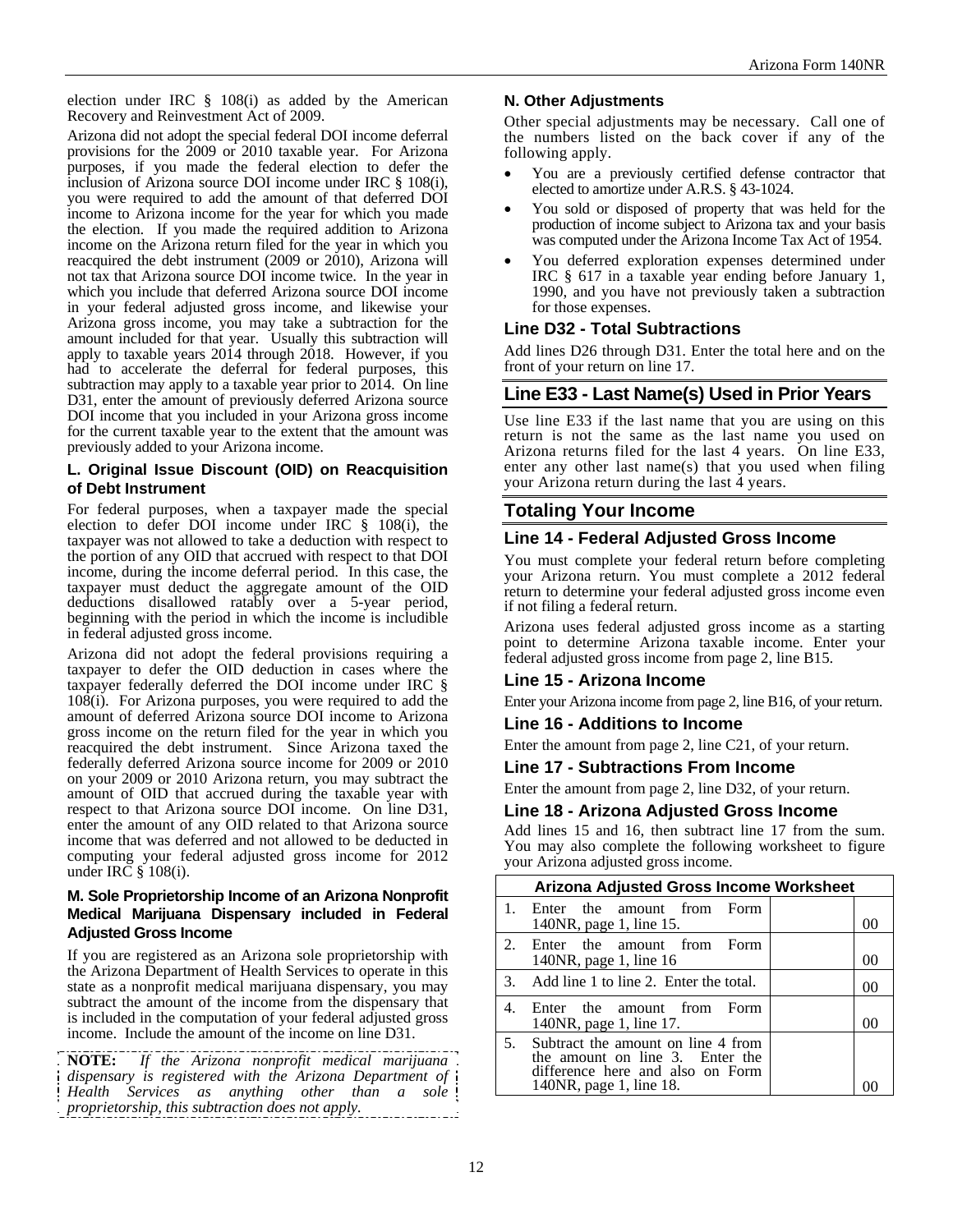# **Figuring Your Arizona Tax**

## **Line 19 - Itemized or Standard Deductions**

You must decide whether to take the standard deduction or to itemize your deductions. Your Arizona income tax will be less if you take the larger of your standard deduction or your itemized deductions.



When you *e-file*, the software completes the math for you.

# **Your Standard Deduction**

**Caution:** *You must prorate the standard deduction.* 

Nonresident individuals, who claim the standard deduction, must prorate the deduction by the percentage which the taxpayer's Arizona gross income is of the taxpayer's federal adjusted gross income. This will in effect prorate the standard deduction between income taxable to Arizona and income not taxable to Arizona and allow only that portion of the deduction allocable to income taxable to Arizona.

If you take the standard deduction, check box **19**S.

| <b>Standard Deduction Chart</b> |                                                             |  |  |
|---------------------------------|-------------------------------------------------------------|--|--|
| If your filing status is:       | <b>Your standard</b><br>deduction prior to<br>prorating is: |  |  |
| Single                          | \$4,833                                                     |  |  |
| Married filing separate         | \$4,833                                                     |  |  |
| Married filing joint            | \$9,665                                                     |  |  |
| Head of household               | \$9,665                                                     |  |  |

| <b>Standard Deduction Worksheet</b> |                                                                                                                                                                              |  |
|-------------------------------------|------------------------------------------------------------------------------------------------------------------------------------------------------------------------------|--|
|                                     | 1. Amount from the standard<br>deduction chart. Enter the amount<br>shown for your filing status.                                                                            |  |
|                                     | 2. Enter your Arizona percentage from<br>Form 140NR, page 2, line B17.                                                                                                       |  |
| 3.                                  | Multiply line 1 by the percent on<br>line 2. Enter the result here and on<br>Form 140NR, page 1, line 19.<br>Also check box 19S if you are<br>taking the standard deduction. |  |

# **Your Itemized Deduction**

You may itemize deductions on your Arizona return even if you do not itemize deductions on your federal return. The itemized deductions allowed for Arizona purposes are those itemized deductions that are allowable under the IRC. As an Arizona nonresident, you must prorate these deductions by the percentage which your Arizona gross income is of your federal adjusted gross income.

To determine your Arizona itemized deductions, complete a federal Form 1040, Schedule A. Then complete the Arizona Form 140NR, Schedule A(NR). If you itemize deductions, check box **19**I.

**NOTE:** *If you itemize, you must attach a copy of your federal Schedule A and your Arizona Schedule A(NR) to your Arizona return.* 

## **Line 20 - Personal Exemptions**

Your personal exemption depends on your filing status. See Personal Exemption Chart. Then complete the Personal Exemption Worksheet.

| <b>Personal Exemption Chart</b>                                                                                                                               |                                                                                             |  |  |
|---------------------------------------------------------------------------------------------------------------------------------------------------------------|---------------------------------------------------------------------------------------------|--|--|
| If you checked filing status:                                                                                                                                 | <b>Personal Exemption</b><br>before proration:                                              |  |  |
| Single (Box 7)                                                                                                                                                | \$2,100                                                                                     |  |  |
| filing joint<br>Married<br>return<br>(Box 4) and claiming<br>no<br>dependents (Box 10)                                                                        | \$4,200                                                                                     |  |  |
| Married filing joint return (Box<br>4) and claiming at least one<br>dependent (Box 10 excluding<br>persons listed on Page 2, line<br>(A3a)                    | \$6,300                                                                                     |  |  |
| Head of household and you are<br>not married (Box 5)                                                                                                          | \$4,200                                                                                     |  |  |
| Head of household and you<br>are a married person who<br>qualifies to file as head of<br>household (Box 5)                                                    | \$3,150 or Complete<br>Form 202 Personal<br><b>Exemption Allocation</b><br>Election.        |  |  |
| Married filing separate (Box 6)<br>with neither spouse claiming<br>any dependents (Box 10)                                                                    | \$2,100 or Complete<br>Form 202 Personal<br><b>Exemption Allocation</b><br>Election.        |  |  |
| Married filing separate (Box 6)<br>with one spouse claiming at least<br>dependent<br>(Box<br>10<br>one<br>excluding persons listed on Page<br>$2$ , line A3a) | \$3,150 or Complete<br>Form 202 Personal<br><i><b>Exemption Allocation</b></i><br>Election. |  |  |

**NOTE: For Active Duty Military Personnel Only** *if you were on active duty in Arizona during 2012, but were a resident of another state, do not prorate your personal exemption. You are allowed a 100% deduction for the personal exemption (to include spouse).* 

| <b>Personal Exemption Worksheet</b> |                                                                                                                                                                                                                                                |   |  |
|-------------------------------------|------------------------------------------------------------------------------------------------------------------------------------------------------------------------------------------------------------------------------------------------|---|--|
|                                     | 1. Amount from the<br>personal<br>exemption chart. If you were an<br>active duty military member during<br>2012, skip lines 2 and 3 and enter<br>this amount on Form 140NR, page<br>1, line 20. All other taxpayers<br>complete lines 2 and 3. | S |  |
|                                     | 2. Enter your Arizona percentage from<br>Form 140NR, page 2, line B17.                                                                                                                                                                         | % |  |
|                                     | 3. Multiply line 1 by the percent on<br>line 2. Enter the result here and on<br>Form 140NR, page 1, line 20.                                                                                                                                   |   |  |

A married couple who does not claim any dependents may take one personal exemption of \$4,200 (prior to prorating). If the husband and wife file separate returns, either spouse may (prior to prorating) take the entire \$4,200 exemption, or the spouses may divide the \$4,200 (prior to prorating) between them. You and your spouse must complete Form 202 if either you or your spouse claim a personal exemption of more than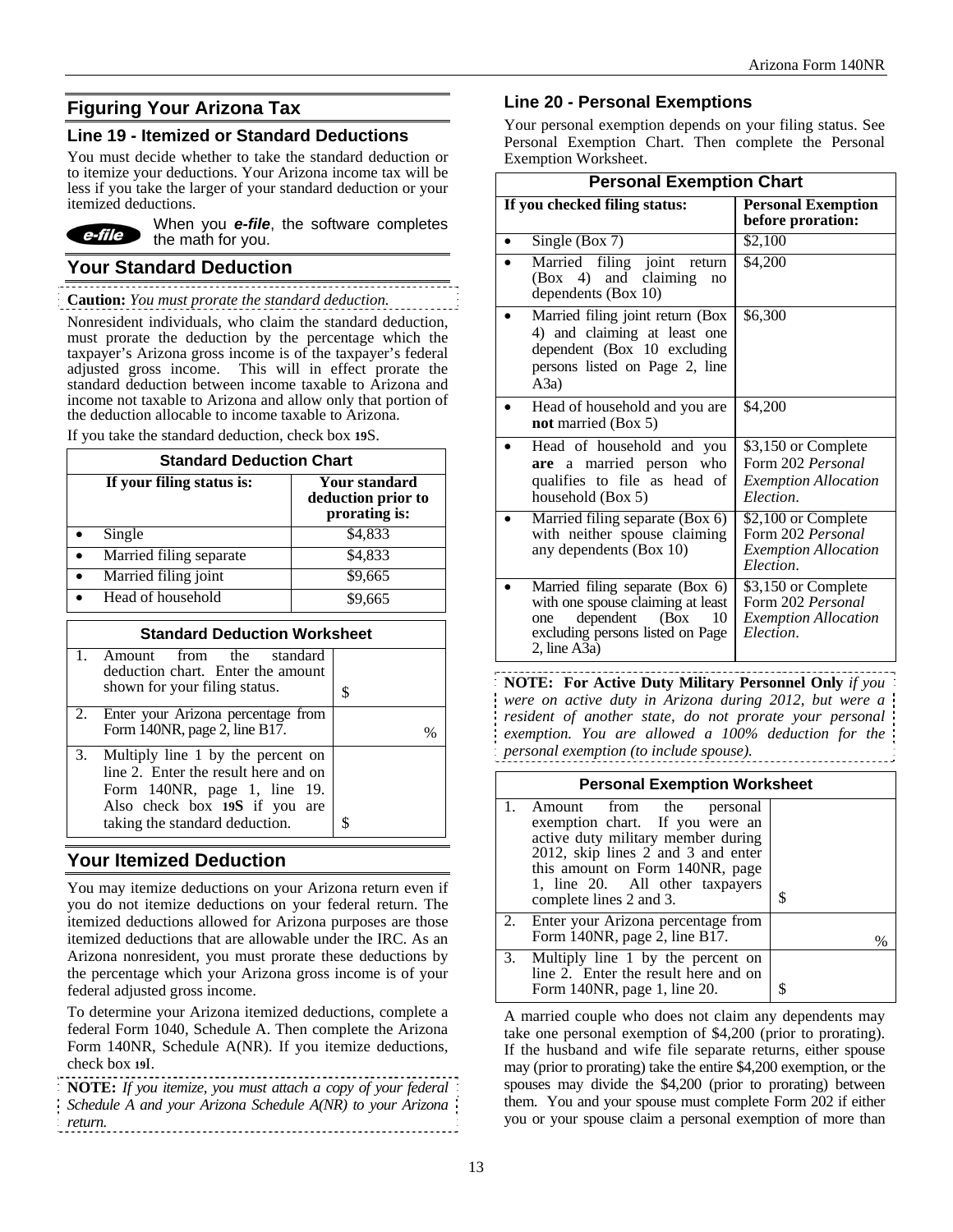\$2,100 (prior to prorating). If you and your spouse do not complete Form 202, you may (prior to prorating) take an exemption of only \$2,100 (one-half of the total \$4,200).

A married couple who claims at least one dependent may take one personal exemption of \$6,300 (prior to prorating). If the husband and wife file separate returns, either spouse may (prior to prorating) take the entire \$6,300 exemption, or the spouses may divide the \$6,300 (prior to prorating) between them. You and your spouse must complete Form 202 if either you or your spouse claim a personal exemption of more than \$3,150 (prior to prorating). If you and your spouse do not complete Form 202, you may (prior to prorating) take an exemption of only \$3,150 (one-half of the total \$6,300).

If you are a married person who qualifies to file as a head of household, you may take the entire \$6,300 (prior to prorating) personal exemption or you may divide the exemption with your spouse. You and your spouse must complete Form 202 if either you or your spouse claim a personal exemption of more than \$3,150 (prior to prorating). If you and your spouse do not complete Form 202, you may (prior to prorating) take an exemption of only \$3,150 (onehalf of the total \$6,300).

The spouse who claims more than one-half of the total personal exemption (prior to prorating) must attach the original Form 202 to his or her return. The spouse who claims less than one-half of the total personal exemption (prior to prorating) must attach a copy of the completed Form 202 to his or her return.

#### **Line 21 - Taxable Income**

Subtract lines 19 and 20 from line 18 and enter the difference. Use this amount to calculate your tax using Tax Table X or Y.

#### **Line 22 - Tax Amount**

Enter the tax from Tax Table X or Y.

#### **Line 23 - Tax From Recapture of Credits From Arizona Form 301**

Enter the amount of tax due from recapture of credits from Form 301, Part II, line 35.

#### **Line 24 - Subtotal of Tax**

Add lines 22 and 23.

#### **Line 25 - Nonrefundable Credits From Arizona Form 301 or Forms 321, 322, and 323 if Form 301 is Not Required**

Complete line 25 if you take any of the following credits. Also, make sure that you attach Arizona Form 301 if you are required to complete Form 301, and the appropriate credit form or forms to your return.

1. **Enterprise Zone Credit**. Taxpayers located in a former enterprise zone prior to June 30, 2011, may qualify to claim a second or third year credit for qualified employment positions. See Form 304 for more information.

2. **Environmental Technology Facility Credit.** You may qualify for this credit if your business incurred expenses in constructing a qualified environmental technology manufacturing facility. Use Form 305 to figure this credit.

3. **Military Reuse Zone Credit.** You may qualify for this credit if you have qualifying net increases in full-time employment within a military reuse zone. Use Form 306 to figure this credit.

4. **Recycling Equipment Credit.** The recycling equipment credit allowable to individuals has been repealed. You may not take this credit for taxable years beginning January 1, 2003 or later. However, the repeal did not affect any credit carryover that accrued prior to the repeal. Use Form 307 to figure any allowable credit carryover.

5. **Credit for Increased Research Activities - Individuals.** You may qualify for this credit if you incurred qualified research expenses for research conducted in Arizona. Use Form 308-I to figure this credit.

6. **Credit for Taxes Paid to Another State or Country.**  You may qualify for this credit if you paid tax to Arizona and another state or country on the same income. Use Form 309 to figure this credit.

7. **Agricultural Water Conservation System Credit.** You may qualify for this credit if you incurred expenses to purchase and install an agricultural water conservation system in Arizona. Use Form 312 to figure this credit.

8. **Pollution Control Credit.** You may qualify for this credit if you purchased depreciable property used in a trade or business to reduce or prevent pollution. Use Form 315 to figure this credit.

9. **Credit for Solar Hot Water Heater Plumbing Stub Outs and Electric Vehicle Recharge Outlets.** You may qualify for this credit if you installed solar hot water heater plumbing stub outs or electric vehicle recharge outlets in houses or dwelling units you constructed. The taxpayer that constructed the dwelling may also transfer the credit to a purchaser. Use Form 319 to figure this credit.

10. **Credit for Employment of TANF Recipients.** You may qualify for this credit if you employed TANF recipients during the taxable year. Use Form 320 to figure this credit.

11. **Credit for Contributions to Charities that Provide Assistance to the Working Poor.** You may qualify for this credit if you made contributions to certain charities that provide help to the working poor. Use Form 321 to figure this credit.

12. **Credit for Contributions Made or Fees Paid to**  Public Schools. You may qualify for this credit if you paid certain fees to public schools in Arizona. Use Form 322 to figure this credit.

13. **Credit for Contributions to Private School Tuition Organizations.** You may qualify for this credit if you made contributions to a school tuition organization that provides scholarships or grants to qualified schools. Use Form 323 to figure this credit.

14. **Agricultural Pollution Control Equipment Credit.**  You may qualify for this credit if you are involved in commercial agriculture and incurred expenses to purchase tangible personal property that is primarily used in your trade or business in Arizona to control or prevent pollution. Use Form 325 to figure this credit.

15. **Credit for Donation of School Site.** You may qualify for this credit if you donated real property and improvements to a school district or a charter school for use as a school or as a site for the construction of a school. Use Form 331 to figure this credit.

16. **Credits for Healthy Forest Enterprises.** You may qualify for these credits if you had net increases in qualified employment positions in a healthy forest enterprise and net training and certifying costs. Use Form 332 to figure these credits.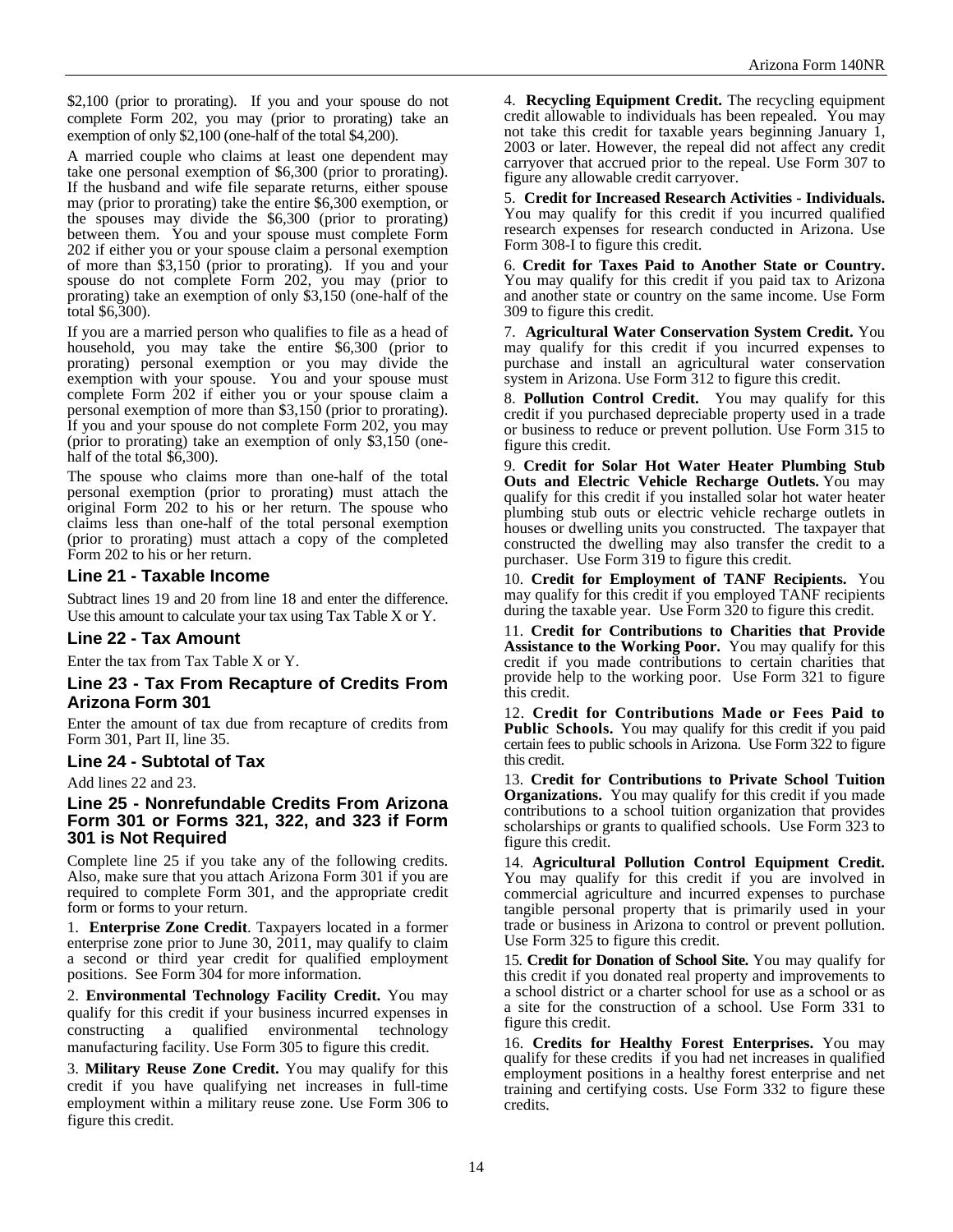17. **Credit for Employing National Guard Members.** You may qualify for this credit if you are an employer who has an employee that is a member of the Arizona National Guard if the employee is placed on active duty. Use Form 333 to figure this credit.

18. **Motion Picture Credits.** Motion picture production companies that produce motion pictures, commercials, music videos, or television series completely or partially in Arizona may claim a transferable income tax credit for production costs. To qualify, productions must have been preapproved by the Arizona Commerce Authority by December 31, 2010. See Form 334 for more information.

19. **Credit for Solar Energy Devices** - **Commercial or Industrial Applications.** This credit is available to taxpayers that install solar energy devices for commercial, industrial, or other nonresidential applications in Arizona. Use Form 336 to figure this credit.

20. **Credit for Investment in Qualified Small Businesses.** You may qualify for this credit if you made an investment in a qualified small business. Use Form 338 to figure this credit.

21. **Credit for Donations to the Military Family Relief Fund.** You may qualify for this credit if you made a cash contribution to the Arizona Military Family Relief Fund during the taxable year. Use Form 340 to figure this credit.

22. **Renewable Energy Production Tax Credit.** You may qualify for this credit if you produced electricity using renewable energy resources. Use Form 343 to figure this credit.

23. **Solar Liquid Fuel Credit.** You may qualify for this credit if you incurred expenses for research and development costs associated with solar liquid fuel. Use Form 344 to figure this credit.

24. **Credit for New Employment.** For taxable years beginning from and after June 30, 2011, you may qualify for this credit if your business had a net increase in qualified employment positions. Use Form 345 to figure this credit.

25. **Additional Credit for Increased Research Activities for Basic Research Payments.** You may qualify for this credit for qualified basic research payments for research conducted in Arizona. Approval by the Department of Revenue is required prior to claiming this credit. Use Form 346 to figure this credit.

26. **Credit for Qualified Health Insurance Plans.** You may qualify for this credit if your business provided qualified health insurance plans or made contributions to health savings accounts (HSA) for its employees who are Arizona residents. Use Form 347 to figure this credit.

27. **Credit for Contributions to Certified School Tuition Organization** (for the amounts that exceed the allowable credit on AZ Form 323). You many qualify for this credit if you made contributions to school tuition organization(s) that exceed the allowable credit amount on AZ Form 323. Use Form 348 to figure this credit.

Compute your credit on the appropriate form. Then complete Form 301 and enter the amount from Form 301, Part II, line 68. The amount on line 25 cannot reduce your tax below zero. These credits are not refundable credits.

Attach Arizona Form 301 along with any supporting documents to your return.

# **Line 26 - Credit Type**

If you entered an amount on line 25, enter the form number of each credit claimed.

| If you are claiming: |                                                                                                             | <b>Enter</b><br>form<br>number: |
|----------------------|-------------------------------------------------------------------------------------------------------------|---------------------------------|
| 1.                   | <b>Enterprise Zone Credit</b>                                                                               | 304                             |
| 2.                   | Environmental Technology<br>Facility<br>Credit                                                              | 305                             |
| 3.                   | Military Reuse Zone Credit                                                                                  | 306                             |
| 4.                   | <b>Recycling Equipment Credit</b>                                                                           | 307                             |
| 5.                   | for<br>Increased<br>Credit<br>Research<br>Activities - Individuals                                          | 308                             |
| 6.                   | Credit for Taxes Paid to Another State<br>or Country                                                        | 309                             |
| 7.                   | Agricultural<br>Water Conservation<br><b>System Credit</b>                                                  | 312                             |
| 8.                   | <b>Pollution Control Credit</b>                                                                             | 315                             |
| 9.                   | Credit for Solar Hot Water Heater<br>Plumbing Stub Outs and Electric<br>Vehicle Recharge Outlets            | $\overline{319}$                |
|                      | 10. Credit for Employment of TANF<br>Recipients                                                             | 320                             |
| 11.                  | Credit for Contributions to Charities That<br>Provide Assistance to the Working Poor                        | 321                             |
|                      | 12. Credit for Contributions Made or Fees<br>Paid to Public Schools                                         | 322                             |
|                      | 13. Credit for Contributions to<br>Private<br><b>School Tuition Organizations</b>                           | 323                             |
| 14.                  | Agricultural<br>Pollution<br>Control<br><b>Equipment Credit</b>                                             | 325                             |
|                      | 15. Credit for Donation of School Site                                                                      | 331                             |
|                      | 16. Credits for Healthy Forest Enterprises                                                                  | 332                             |
|                      | 17. Credit for Employing National Guard<br>Members                                                          | 333                             |
| 18.                  | <b>Motion Picture Credits</b>                                                                               | 334                             |
|                      | 19. Credit for<br>Solar Energy Devices<br>$\overline{\phantom{a}}$<br>Commercial or Industrial Applications | 336                             |
|                      | 20. Credit for Investment in Qualified Small<br><b>Businesses</b>                                           | 338                             |
| 21.                  | Credit for<br>Donations to the<br>Military<br>Family Relief Fund                                            | 340                             |
| 22.                  | Renewable Energy Production Tax Credit                                                                      | 343                             |
| 23.                  | Solar Liquid Fuel Credit                                                                                    | 344                             |
| 24.                  | Credit for New Employment                                                                                   | 345                             |
| 25.                  | Additional Credit for Increased Research<br>Activities for Basic Research Payments                          | 346                             |
|                      | 26. Credit for Qualified Health Insurance<br>Plans.                                                         | 347                             |
|                      | 27. Credit for Contributions to Certified<br><b>School Tuition Organizations</b>                            | 348                             |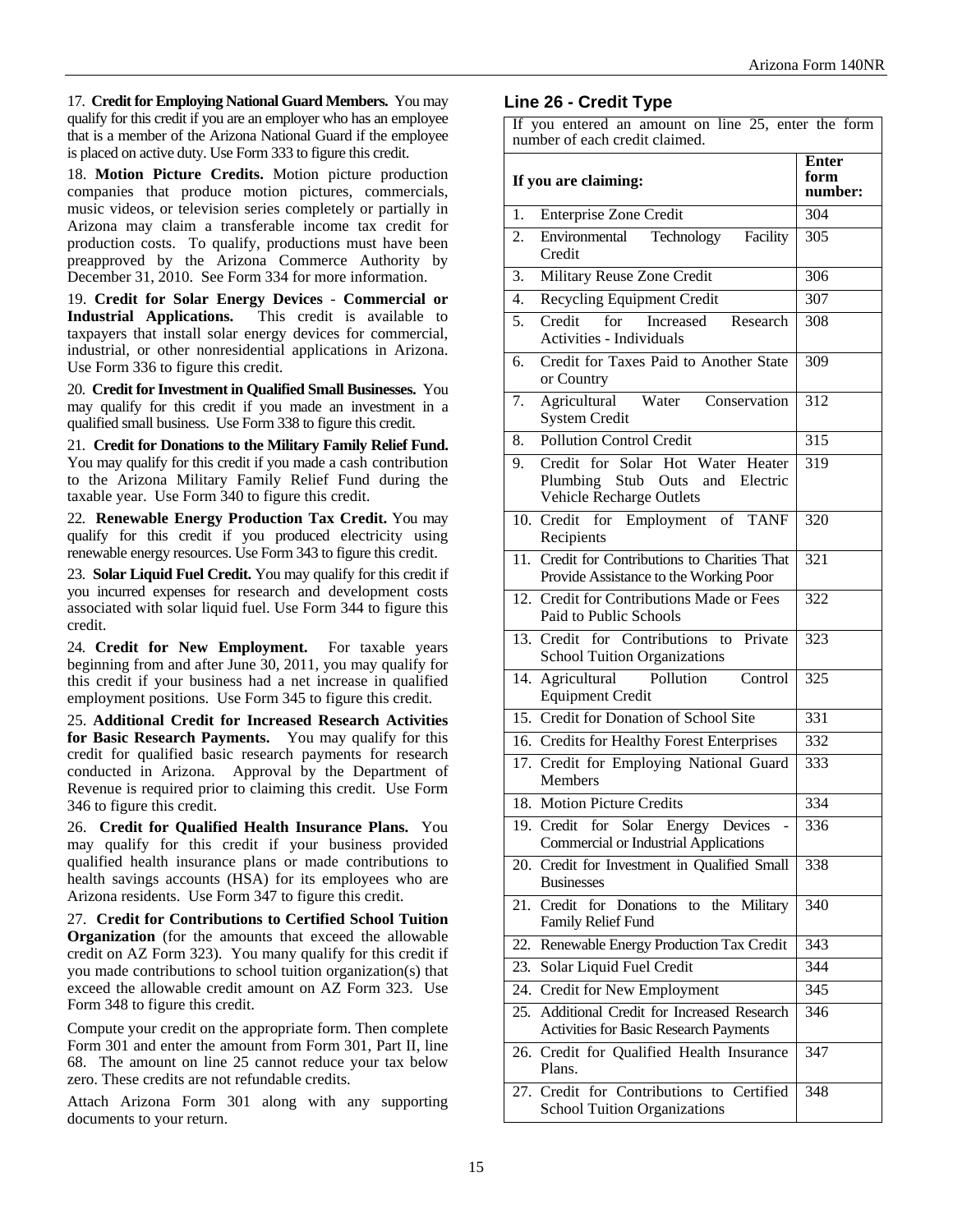# **Line 27 - Clean Elections Fund Tax Credit**

**NOTE:** *Arizona laws repealed section 16-954, effective August 2, 2012, which allowed a taxpayer to claim a credit for a donation made to the Citizens Clean Election Fund on the income tax return. If you donated to the fund prior to August 2, 2012, you may take a credit for that contribution.* 

For 2012, you may claim a credit for:

- Donations made directly to the fund during 2012 but prior to August 2, 2012.
- A donation made to the fund on your 2011 income tax return that you filed prior to August 2, 2012.

Complete the following worksheet to figure your credit.

| 1.<br>Enter the amount donated directly to<br>the fund during 2012 but prior to<br>August 2, 2012.<br>If you filed your tax return prior to<br>2.<br>August 2, 2012, enter the amount<br>donated to the fund with your 2011<br>tax form.<br>3. Add line 1 and line 2. Enter the total.<br>4.<br>Enter the amount from Form 140NR,<br>page 1, line 24. |  |  |
|-------------------------------------------------------------------------------------------------------------------------------------------------------------------------------------------------------------------------------------------------------------------------------------------------------------------------------------------------------|--|--|
|                                                                                                                                                                                                                                                                                                                                                       |  |  |
|                                                                                                                                                                                                                                                                                                                                                       |  |  |
|                                                                                                                                                                                                                                                                                                                                                       |  |  |
|                                                                                                                                                                                                                                                                                                                                                       |  |  |
| Enter the amount from Form 140NR,<br>5.<br>page 1, line 25.                                                                                                                                                                                                                                                                                           |  |  |
| Subtract line 5 from line 4.<br>6.                                                                                                                                                                                                                                                                                                                    |  |  |
| Multiply line 6 by $20\%$ (.20).<br>7.                                                                                                                                                                                                                                                                                                                |  |  |
| 8.<br>Enter \$670 if single, head of<br>household or married filing separately.<br>Enter \$1,340 if married filing joint.                                                                                                                                                                                                                             |  |  |
| 9. Enter the larger of line 7 or line 8.                                                                                                                                                                                                                                                                                                              |  |  |
| 10. Enter the smaller of line 3, line 6, or<br>line 9 here and also on Form 140NR,<br>page 1, line 27.                                                                                                                                                                                                                                                |  |  |
| <b>NOTE:</b> This credit will only reduce your tax and cannot                                                                                                                                                                                                                                                                                         |  |  |
| be refunded. You may not carry forward any amount of<br>unused credit.                                                                                                                                                                                                                                                                                |  |  |

# **Line 28 - Balance of Tax**

Subtract lines 25 and 27 from line 24. If the sum of lines 25 and 27 is more than line 24, enter zero on line 28.

# **Totaling Payments**

# **Line 29 - Arizona Income Tax Withheld**

Enter the Arizona income tax withheld shown on the Form(s) W-2 from your employer. Do not include income taxes withheld by any other state. Attach the Form(s) W-2 after the last page of your return.

## **Line 30 - Arizona Estimated Tax Payments for 2012 and Amount Applied From 2011 Return**

Use this line if you did one of the following.

- 1. Made estimated income tax payments to Arizona for 2012.
- 2. Applied any of your refund from your 2011 Arizona return to 2012 estimated taxes for Arizona.

Enter the total amount paid and/or applied to 2012 taxes.

**NOTE:** *If you made joint Arizona estimated payments for 2012, but are filing separate 2012 Arizona income tax returns, see Arizona Department of Revenue Income Tax Ruling ITR 02-3 at www.azdor.gov.*

#### **Line 31 - 2012 Arizona Extension Payment (Form 204)**

Use this line to report the payment you sent with your extension request or the electronic extension payment you made using www.aztaxes.gov.

# **Line 32 - Other Refundable Credits**

Enter the total of refundable credits you are claiming from Form 308-I, *Credit for Increased Research Activities - Individuals*, or Form 342, *Credit for Renewable Energy Industry.*

If you enter an amount on this line, be sure you check the box or boxes to show which credits you are claiming. Also, be sure to attach the credit form (308-342 or I) to your return when you file.

#### **Credit for Increased Research Activities - Individuals (Form 308-I)**

You may qualify for the refundable increased research activities credit if you incurred qualified research expenses for research conducted in Arizona. For more information about this credit, and to see whether you may claim a refund of this credit, see Arizona Form 308-I.

If you are claiming a refund of the increased research activities credit from Form 308-I, enter the amount from Form 308-I, Part IV, line 31.

#### **Credit for Renewable Energy Industry (Form 342)**

You may qualify for the refundable credit for renewable energy industry if you expanded or located a qualified renewable energy operation in Arizona. For more information about this credit, see Arizona Form 342.

If you are claiming the renewable energy industry credit, from Form 342, enter the amount from Form 342, Part VI, line 18.

**NOTE**: *If you are claiming a refundable credit from both Form 308-I and Form 342, add the amount from Form 308-I, Part IV, line 31 to the amount from Form 342, Part VI, line 18 and enter the total on Form 140NR, page 1, line 32.* 

# **Line 33 - Total Payments**

Add lines 29 through 32. Enter the total.

Also, do the following if you computed your 2012 tax under Arizona's claim of right provisions.

- Write "A.R.S. § 43-1029" and the amount of the prior year tax reduction in the space to the left of your total payment amount.
- 2. Include the credit for the prior year tax reduction in the total entered on line 33.
- 3. Attach a schedule explaining the amounts repaid and the computation of the prior year tax reduction.

For more information on Arizona's claim of right provisions, see Arizona Department of Revenue Individual Income Tax Procedure ITP 95-1 at www.azdor.gov.

# **Figuring Your Overpayment or Tax Due**

## **Line 34 - Tax Due**

If line 28 is more than line 33, you have tax due. Subtract line 33 from line 28. Skip lines 35, 36, and 37.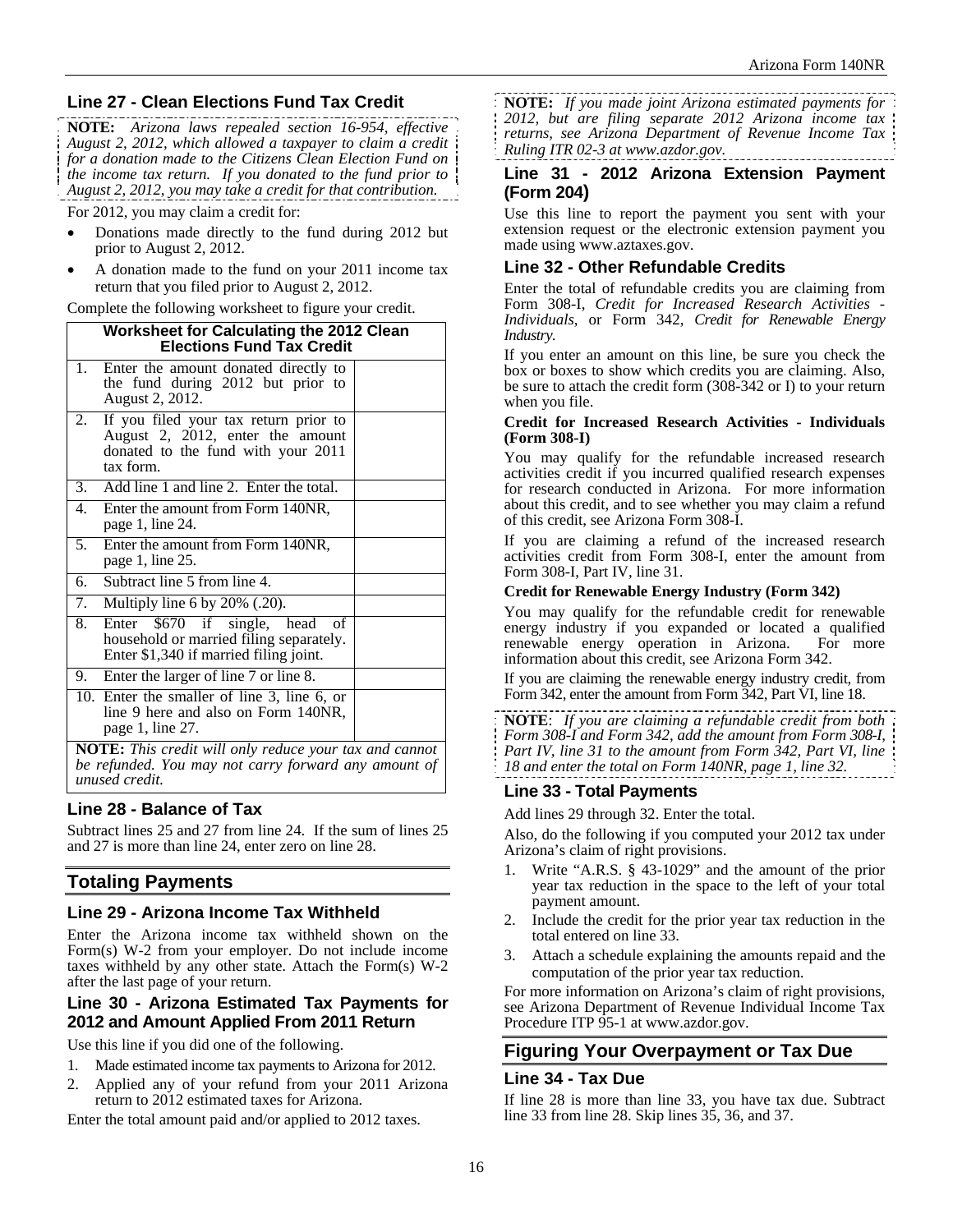# **Line 35 - Overpayment**

If line 33 is more than line 28, subtract line 28 from line 33. Complete lines 36 and 37.

#### **Line 36 - Amount of Line 35 to Apply to 2013 Tax**

If you want all or part of your refund applied to next year's Arizona estimated taxes, enter that amount.

**NOTE:** *If you apply any of the amount shown on line 35 to 2013, you cannot use that amount to pay any tax that is later found to be due for 2012. You also may not claim a refund for that amount until you file your 2013 return.*

#### **Line 37 - Balance of Overpayment**

Subtract line 36 from line 35 to determine your overpayment balance before voluntary gifts and any estimated payment penalty and MSA penalty.

# **Making Voluntary Gifts**

You can make voluntary gifts to each of the funds shown below. A gift will reduce your refund or increase the amount due with your return.

**NOTE:** *If you make a gift, you cannot change the amount of that gift later on an amended return.*

#### **Line 38 - Aid to Education Fund**

You may give some or all of your refund to the Arizona Aid to Education Fund. You may also give more than your entire refund. If you send in additional money with your return, include that amount on line 53. Enter the amount you want to donate on line 38.

Gifts go to the Arizona Assistance for Education Fund. The Arizona Board of Education will distribute money in this fund to school districts.

## **Line 39 - Arizona Wildlife Fund**

You may give some or all of your refund to the Arizona Wildlife Fund. You may also give more than your entire refund. If you send in additional money with your return, include that amount on line 53. Enter the amount you want to donate on line 39.

Your gift to the Arizona Wildlife Fund helps protect wildlife in the state. Many species like bald eagles, Apache trout and black-footed ferrets benefit from your gifts to this fund. Gifts are also used to improve areas for watching wildlife statewide.

## **Line 40 - Child Abuse Prevention Fund**

You may give some or all of your refund to the Arizona Child Abuse Prevention Fund. You may also give more than your entire refund. If you send in additional money with your return, include that amount on line 53. Enter the amount you want to donate on line 40.

Gifts go to the Arizona Child Abuse Prevention Fund. This fund provides financial aid to community agencies for child abuse prevention programs.

## **Line 41 - Domestic Violence Shelter Fund**

You may give some or all of your refund to the Domestic Violence Shelter Fund. You may also give more than your entire refund. If you send in additional money with your return, include that amount on line 53. Enter the amount you want to donate on line 41.

Gifts go to the Domestic Violence Shelter Fund. This fund provides financial aid to shelters for victims of domestic violence.

## **Line 42 - I Didn't Pay Enough Fund**

You may give some or all of your refund to the I Didn't Pay Enough Fund. You may also give more than your entire refund. If you send in additional money with your return, include that amount on line 53. Enter the amount you want to donate on line 42.

Gifts that you make to the I Didn't Pay Enough Fund will aid the state by going to the Arizona general fund.

#### **Line 43 - National Guard Relief Fund**

You may give some or all of your refund to the National Guard Relief Fund. You may also give more than your entire refund. If you send in additional money with your return, include that amount on line 53. Enter the amount you want to donate on line 43.

Gifts go to the National Guard Relief Fund. This fund provides financial aid to families of Arizona National Guard members when the National Guard member is placed on active duty and is serving in a combat zone.

#### **Line 44- Neighbors Helping Neighbors Fund**

You may give some or all of your refund to the Neighbors Helping Neighbors Fund. You may also give more than your entire refund. If you send in additional money with your return, include that amount on line 53. Enter the amount you want to donate on line 44.

Gifts go to the Neighbors Helping Neighbors Fund. This fund provides eligible recipients with emergency aid in paying energy utility bills and conserving energy.

## **Line 45 - Special Olympics Fund**

You may give some or all of your refund to the Special Olympics Fund. You may also give more than your entire refund. If you send in additional money with your return, include that amount on line 53. Enter the amount you want to donate on line 45.

Gifts go to the Special Olympics Fund. This fund helps provide programs of the Arizona Special Olympics.

#### **Line 46 - Veterans' Donations Fund**

You may give some or all of your refund to the Veterans' Donations Fund. You may also give more than your entire refund. If you send in additional money with your return, include that amount on line 53. Enter the amount you want to donate on line 46.

Gifts go to the Veterans' Donations Fund, which may be used for veterans in Arizona.

## **Line 47 - Political Gift**

You may give some or all of your refund to a political party. You may also give more than your entire refund. If you send in additional money with your return, include that amount on line 53. Enter the amount you want to donate on line 47. Gifts go to one of the following political parties.

- Americans Elect
- Democratic
- Green
- Libertarian
- Republican

#### **Line 48 - Political Party**

Check the box for the political party to which you wish to give. Select only one party. If you do not select a political party, the department will return the amount on line 47.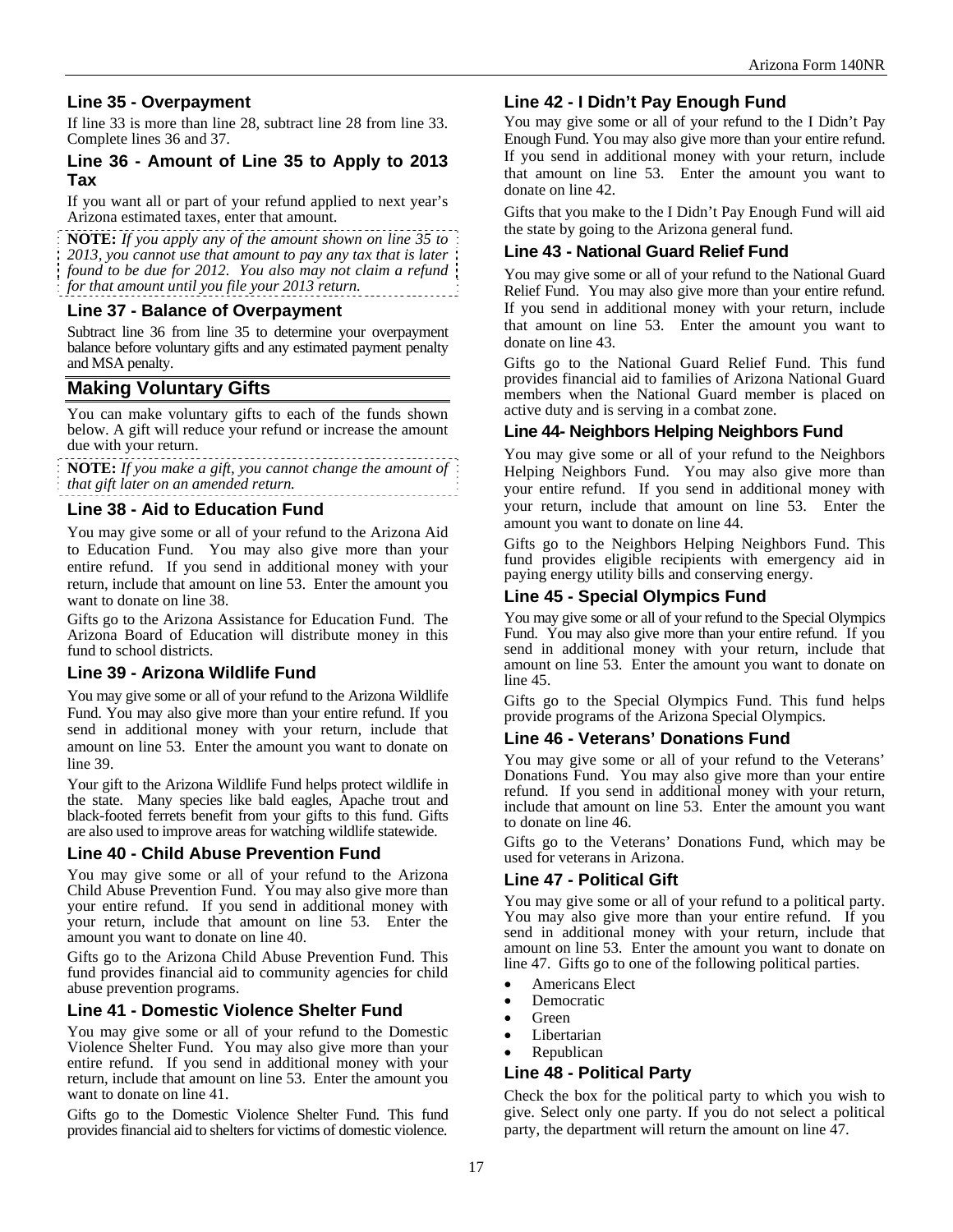# **Line 49 - Estimated Payment Penalty and MSA Withdrawal Penalty**

#### **Estimated Payment Penalty**

**NOTE:** *Do not complete Form 221,* Underpayment of Estimated Tax by Individuals*, if the amount on Form 140NR, page 1, line 29 is more than the amount on Form 140NR, page 1, line 28. If the amount on Form 140NR, page 1, line 29, is more than the amount on Form 140NR, page 1, line 28, skip line 49, unless you must report an MSA penalty.*

You must have made Arizona estimated income tax payments during 2012 if:

| Your filing status                | <b>AND</b>                                                       | <b>AND</b>                                            |
|-----------------------------------|------------------------------------------------------------------|-------------------------------------------------------|
| is:                               | Arizona<br>Your<br>gross income for<br>2011 was greater<br>than: | Arizona<br>Your<br>gross income for<br>2012 exceeded: |
| Married Filing<br>Joint           | \$150,000                                                        | \$150,000                                             |
| Single                            | \$75,000                                                         | \$75,000                                              |
| Head of<br>Household              | \$75,000                                                         | \$75,000                                              |
| <b>Married Filing</b><br>Separate | \$75,000                                                         | \$75,000                                              |

If you report as a farmer or fisherman for federal purposes, you were not required to make estimated payments during 2012 if the following apply.

- 1. You are a calendar year filer. You file your Arizona return by March 1, 2013. You pay in full the amount stated on your return as owed.
- 2. You are a fiscal year filer. You file your Arizona return by the first day of the third month after the end of your fiscal year. You pay in full the amount stated on your return as owed.

#### **If the above applies, check box 502 on line 50 and do not complete Form 221.**

An individual who fails to make the required estimated payments is subject to penalty on any estimated tax payment that is late or underpaid.

Complete and attach Form 221, *Underpayment of Estimated Tax by Individuals*, to determine if any penalty is due. Enter the total penalty from Form 221.

## **MSA Withdrawal Penalty**

You must pay a withdrawal penalty if you made an MSA withdrawal during 2012 and all of the following apply.

- 1. You have an MSA that qualifies as an MSA under Arizona law.
- 2. You used the amount withdrawn for purposes other than to pay for qualified medical expenses.
- 3. You made the withdrawal on a day other than the last business day of the year.
- 4. The withdrawal is not subject to the federal withdrawal penalty.

The penalty is equal to 10% of the withdrawal. The withdrawal penalty is not subject to abatement. You must remit this penalty with your income tax return filed for the year in which you made the withdrawal.

Multiply the amount of your withdrawal subject to penalty by 10%. Enter the result.

The following withdrawals are not subject to the penalty.

- 1. Any withdrawal subject to the federal withdrawal penalty.
- 2. Withdrawals made from your MSA on the last business day of the tax year.
- 3. Any withdrawal made by an account holder who is at least age 59 1/2 when he or she makes the withdrawal.

**NOTE:** *The following are not withdrawals. Do not enter a penalty for any of the following.* 

- *Amounts from the MSA used to pay qualified medical expenses*
- *A qualified return of excess contributions*
- *A qualified rollover*
- *The fair market value of an MSA received by a surviving spouse who was the deceased account holder's named beneficiary*

*For more information about the above items, see the department's MSA brochure, Pub 542 at www.azdor.gov.* 

#### **Line 50 -**

**Box 1** - Check box 501 if any of the following applies to you.

- 1. You checked the box on line 1 of Form 221.
- 2. You completed the annualized income worksheet on Form 221.
- 3. You elected to be treated as a nonresident alien on your federal income tax return. You made three estimated payment installments. Your first installment equaled 50% of the total of all of your required installments.
- **Box 2 -** If you are an individual who for federal purposes reports as a farmer or fisherman, check box 502.
- **Box 3** If you completed and attached Form 221, check box 503.
- **Box 4 -** If you included an MSA penalty on line 49, check box 504.

# **Figuring Your Refund or Tax Due**

## **Line 52 - Refund**

Subtract line 51 from line 37. Enter your refund on line 52 and skip line 53. If less than zero, enter amount owed on line 53.

If you owe money to any Arizona state agency, court, county, incorporated city or town and certain federal agencies, your refund may go to pay some of the debt. If so, the department will let you know by letter.

**Tax Tip:** *If you change your address before you get your refund, let the department know. Write to: Refund Desk, Arizona Department of Revenue, 1600 W Monroe, Phoenix, AZ 85007. Include your SSN in your letter.* 

# **Direct Deposit of Refund**

Complete the direct deposit line if you want us to directly deposit the amount shown on line 52 into your account at a bank or other financial institution (such as a mutual fund, brokerage firm or credit union) instead of sending you a check.

**NOTE:** *Check the box on line 52A if the direct deposit will ultimately be placed in a foreign account. If you check box 52A, do not enter your routing or account numbers. If this box is checked, we will not direct deposit your refund. We will send you a check instead.* 

# **Why Use Direct Deposit?**

You will get your refund fast - even faster if you e-file!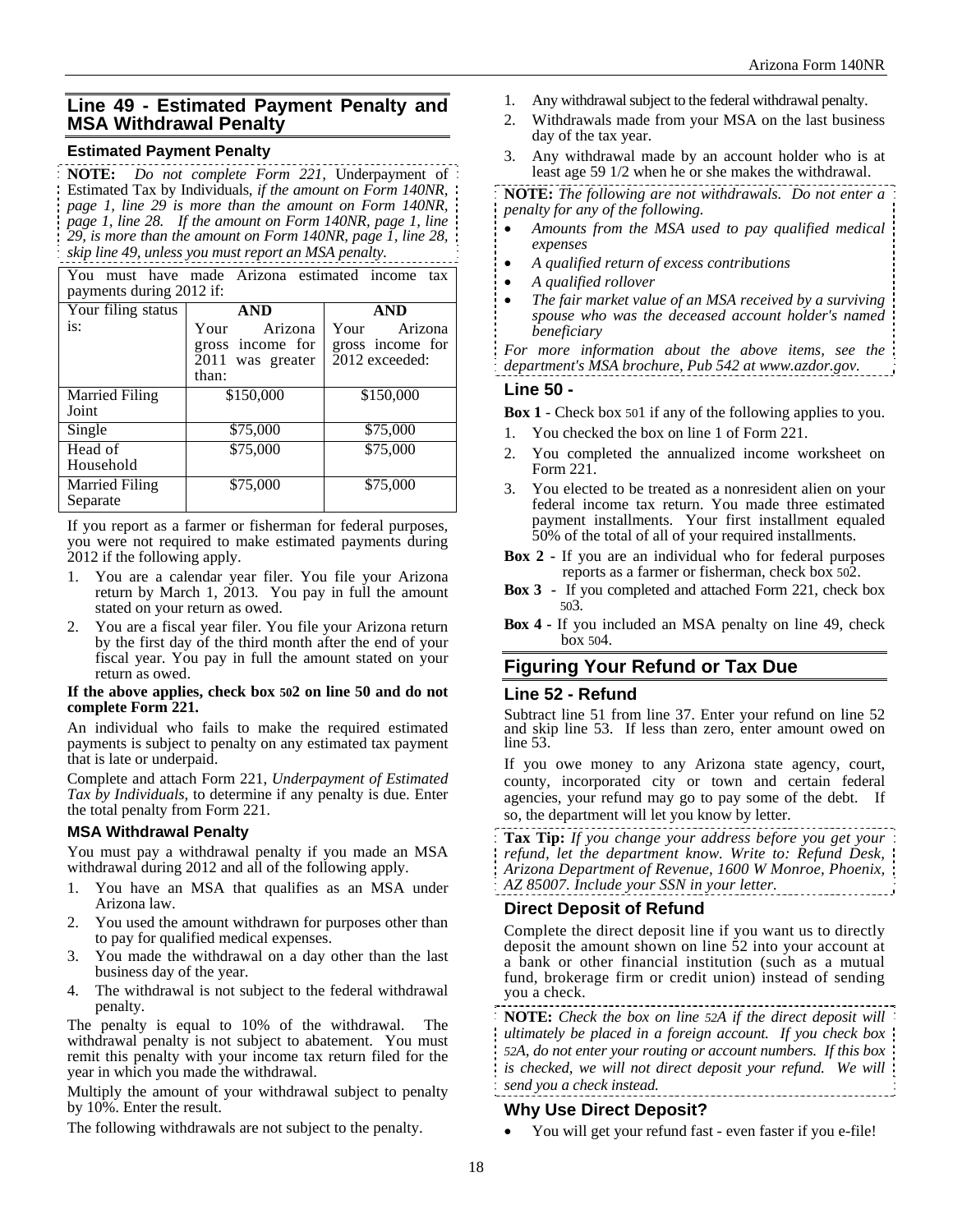- Payment is more secure since there is no check to get lost.
- It is more convenient. No trip to the bank to deposit your check.
- Saves tax dollars. A refund by direct deposit costs less to process than a check.

**NOTE:** *We are not responsible for a lost refund if you enter the wrong account information. Check with your financial institution to get the correct routing and account numbers and to make sure your direct deposit will be accepted.*

#### **Routing Number**

#### **MAKE SURE YOU ENTER THE CORRECT ROUTING NUMBER**

The routing number must be 9 digits. The first 2 digits must be 01 through 12 or 21 through 32. Otherwise, the direct deposit will be rejected and a check will be sent instead. On the sample check below, the routing number is 250250025.

Your check may state that it is payable through a financial institution different from the one at which you have your checking account. If so, **do not** use the routing number on that check. Instead, contact your financial institution for the correct routing number to enter here.

#### **Account Number**

#### **MAKE SURE YOU ENTER THE CORRECT ACCOUNT NUMBER**

The account number can be up to 17 characters (both numbers and letters). **DO NOT** include hyphens, spaces or special symbols. Enter the number from left to right and leave any unused boxes blank. On the sample check that follows, the account number is 20202086. Be sure **not** to include the check number.

**NOTE**: *If the direct deposit is rejected, a check will be sent instead*.

#### **Sample Check**



Note: The routing and account numbers may be in different places on your check.

# **Line 53 - Amount Owed**

Add lines 34 and 51. Enter the amount you owe on line 53. If you are making voluntary donations on lines 38 through 47 in excess of your overpayment, enter the difference on line 53.You may pay only with a check, electronic check, money order, or credit card.

#### **Check or money order**

**NOTE:** *Attach your check to the front of your return in the lower left hand corner where indicated*. *Please do not send cash.*

Make your check payable to Arizona Department of Revenue. Write your SSN on the front of your check or money order.

The department cannot accept checks or money orders in foreign currency. You must make payment in U.S. dollars.

#### **Electronic payment from your checking or savings account**

You can make an electronic payment from your checking or savings account to pay your balance due for 2012. There is no fee to use this method. To make an electronic payment, go to www.aztaxes.gov and click on the "Make a Payment" link. The "E-Check" option in the "Payment Method" dropdown box will debit the amount from the checking or savings account that you specify. If you make an electronic payment from your checking or savings account, you will receive a confirmation number. **Please keep this confirmation number as proof of payment.** 

**NOTE:** *You may not make an electronic payment from your checking or savings account if the payment will ultimately be coming from a foreign account. In this case, you must pay by check or money order.* 

#### **Credit card payment**

You can pay with your Discover, MasterCard, Visa, or American Express credit card. Go to www.aztaxes.gov and click on the "Make a Payment" link and choose the credit card option. This will take you to a third party vendor site (provider). The provider **will charge** you a convenience fee based on the amount of your tax payment. The provider will tell you what the fee is during the transaction; you will have the option to continue or cancel the transaction. If you complete the credit card transaction, you will receive a confirmation number. **Please keep this confirmation number as proof of payment.**

#### **Installment Payments**

If you cannot pay the full amount shown on line 53 when you file, you may ask to make monthly installment payments. To make this request, complete Arizona Form 140-IA and mail the completed form to the address on the Form 140-IA. **Do not mail Form 140**-**IA with your income tax return.** You may obtain Arizona Form 140-IA from our web site at www.azdor.gov.

If you cannot pay the full amount shown on line 53, you will be charged interest and may be charged a late payment penalty on the tax not paid by April 15, 2013. To limit the interest and penalty charges, pay as much of the tax as possible when you file.

# **Sign Your Return**

You must sign your return. If married filing a joint return, both you and your spouse must sign even if only one had income. Form 140NR is not considered a valid return unless you sign it. The department cannot send a refund check without proper signatures on the return.

# **Instructions Before Mailing**

- Make sure your SSN is on your return.
- Be sure you enter your home telephone number in the space provided on the front of your return. If your daytime telephone number is not the same as your home number, also enter a daytime number.
- Check to make sure that your math is correct. A math error can cause delays in processing your return.
- Make sure your **name** is on the return. If you received your return in the mail, use the preprinted label. **If the label is not correct, do not use it.**
- If claiming **dependent** exemptions, write the number of dependents claimed on the **front** of the return. On page